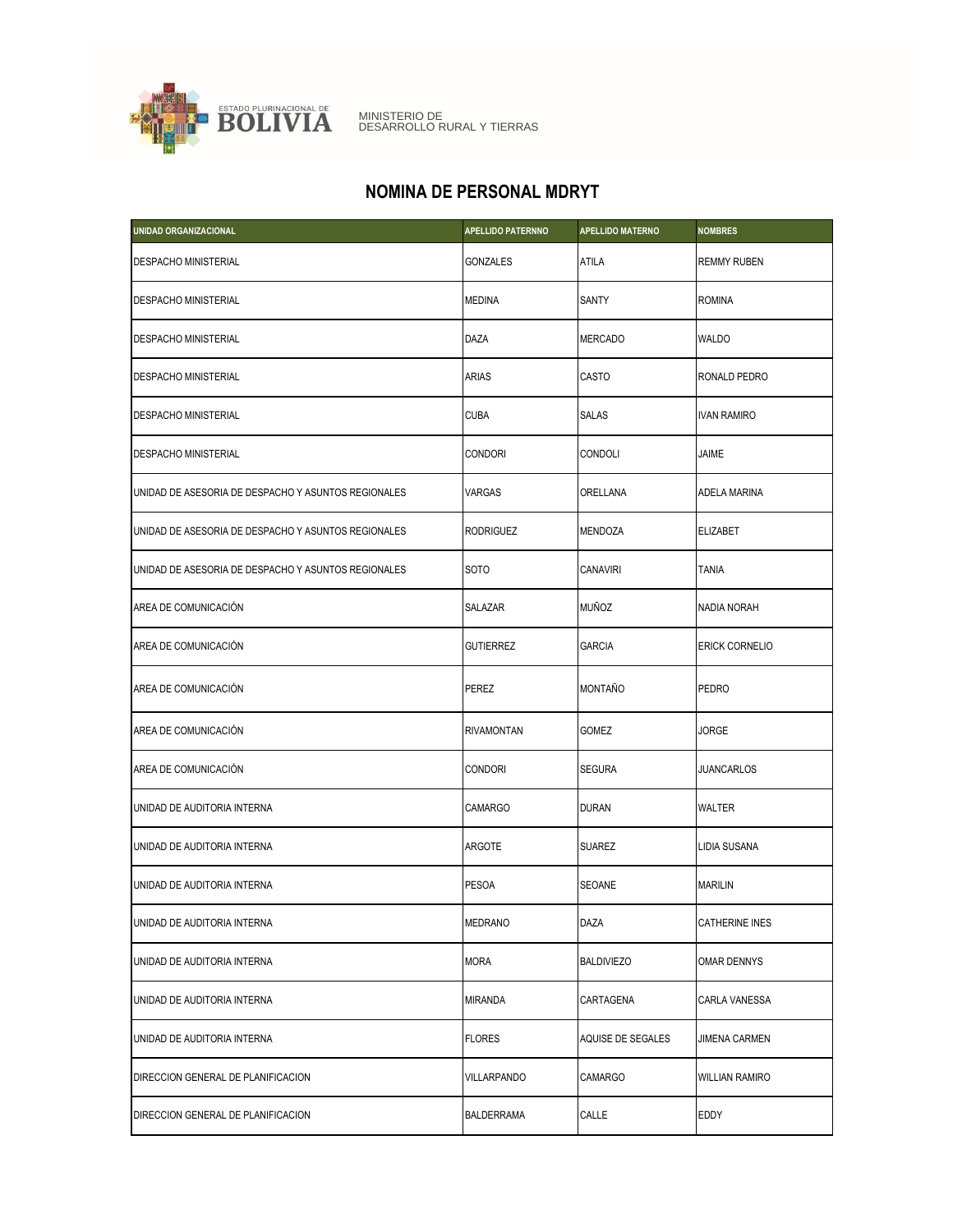| UNIDAD ORGANIZACIONAL                        | <b>APELLIDO PATERNNO</b> | <b>APELLIDO MATERNO</b> | <b>NOMBRES</b>          |
|----------------------------------------------|--------------------------|-------------------------|-------------------------|
| DIRECCION GENERAL DE PLANIFICACION           | <b>BOWLES</b>            | <b>CHAVEZ</b>           | <b>SERGIO ANDRES</b>    |
| DIRECCION GENERAL DE PLANIFICACION           | ZELAYA                   |                         | <b>ALBERTO</b>          |
| DIRECCION GENERAL DE PLANIFICACION           | VALDEZ                   | <b>JARANDILLA</b>       | <b>MARCO ANTONIO</b>    |
| DIRECCION GENERAL DE PLANIFICACION           | <b>FLORES</b>            | <b>KUNO</b>             | JAQUELINI MARGARITA     |
| DIRECCION GENERAL DE ASUNTOS ADMINISTRATIVOS | <b>HERRERA</b>           | CADENA                  | <b>JHONNY EMILIO</b>    |
| DIRECCION GENERAL DE ASUNTOS ADMINISTRATIVOS | <b>HURTADO</b>           | <b>HERRERA</b>          | <b>ELIZABETH</b>        |
| DIRECCION GENERAL DE ASUNTOS ADMINISTRATIVOS | ARRATIA                  | <b>VILLCA</b>           | KENIA JULIANA           |
| DIRECCION GENERAL DE ASUNTOS ADMINISTRATIVOS | <b>CORDOVA</b>           | <b>ORTEGA</b>           | XIMENA PATRICIA         |
| DIRECCION GENERAL DE ASUNTOS ADMINISTRATIVOS | <b>ALANES</b>            | <b>FERNANDEZ</b>        | LUZ FATIMA              |
| DIRECCION GENERAL DE ASUNTOS ADMINISTRATIVOS | <b>CHUGAR</b>            | FERNANDEZ               | ROSARIO LOURDES         |
| DIRECCION GENERAL DE ASUNTOS ADMINISTRATIVOS | <b>ALIAGA</b>            | MAMANI                  | <b>WILMA INES</b>       |
| DIRECCION GENERAL DE ASUNTOS ADMINISTRATIVOS | TORRICO                  | LOBO                    | JACQUELINE CAROL        |
| DIRECCION GENERAL DE ASUNTOS ADMINISTRATIVOS | <b>ALVAREZ</b>           | <b>ALEJO</b>            | <b>CLAUDIA WENDY</b>    |
| DIRECCION GENERAL DE ASUNTOS ADMINISTRATIVOS | COSS                     | <b>TEJADA</b>           | <b>ROXANA</b>           |
| UNIDAD FINANCIERA                            | <b>FLORES</b>            | <b>PEREDO</b>           | HERNANDO PABLO JAIME    |
| UNIDAD FINANCIERA                            | <b>MENDOZA</b>           | <b>MICHME</b>           | <b>PAULA</b>            |
| ÀREA DE PRESUPUESTOS                         | <b>JIMENEZ</b>           | <b>ESPINAL</b>          | RAFAEL ORLANDO          |
| ÁREA DE PRESUPUESTOS                         | <b>ARISMENDY</b>         | <b>CUEVAS</b>           | ROLANDO PABLO           |
| AREA DE PRESUPUESTOS                         | <b>CONDORI</b>           | <b>QUISPE</b>           | <b>GERONIMO RAMIRO</b>  |
| ÁREA DE PRESUPUESTOS                         | VEJARANO                 | GONZALES                | MARIA DE LOS ANGELES    |
| ÀREA DE CONTABILIDAD                         | <b>ROJAS</b>             | FERNANDEZ               | <b>JULIO CONSTANCIO</b> |
| ÀREA DE CONTABILIDAD                         | <b>AGRAMONT</b>          | AKIYAMA                 | <b>NAVIL</b>            |
| ÀREA DE CONTABILIDAD                         | <b>ALVARADO</b>          | <b>BURGOA</b>           | <b>VICTOR</b>           |
| AREA DE CONTABILIDAD                         | <b>RANDELLY</b>          | FERNANDEZ               | <b>GINO ALESSANDRO</b>  |
| ÀREA DE CONTABILIDAD                         | <b>ROJAS</b>             | <b>SEJAS</b>            | JIMENA                  |
| UNIDAD DE ADMINISTRACIÓN Y PERSONAL          | CHAVARRIA                | NUÑEZ                   | <b>MARIA LUISA</b>      |
| UNIDAD DE ADMINISTRACIÓN Y PERSONAL          | <b>ALVARADO</b>          | MEJIA                   | PATRICIA YALY           |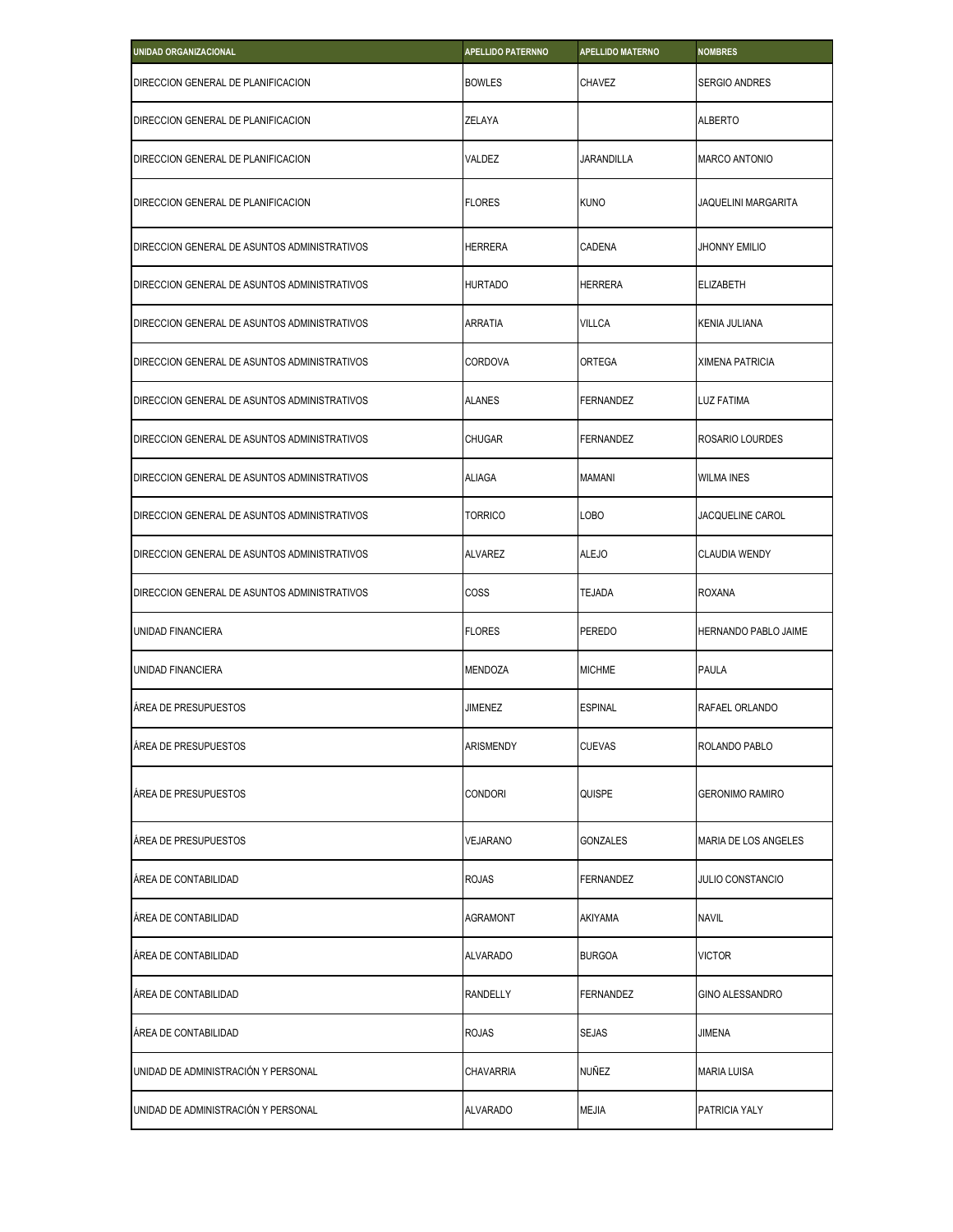| <b>UNIDAD ORGANIZACIONAL</b>           | <b>APELLIDO PATERNNO</b> | <b>APELLIDO MATERNO</b> | <b>NOMBRES</b>          |
|----------------------------------------|--------------------------|-------------------------|-------------------------|
| UNIDAD DE ADMINISTRACIÓN Y PERSONAL    | DAZA                     | CHAMACO                 | <b>BORIS HUMBERTO</b>   |
| UNIDAD DE ADMINISTRACIÓN Y PERSONAL    | SEPULVEDA                | CALLISAYA               | <b>JUAN</b>             |
| UNIDAD DE ADMINISTRACIÓN Y PERSONAL    | <b>NINA</b>              | MACHACA                 | <b>VIRGINIA</b>         |
| UNIDAD DE ADMINISTRACIÓN Y PERSONAL    | VASQUEZ                  | CAPIONA                 | WILBER                  |
| UNIDAD DE ADMINISTRACIÓN Y PERSONAL    | <b>HUANACO</b>           | <b>BELTRAN</b>          | PEDRO SAMUEL            |
| UNIDAD DE ADMINISTRACIÓN Y PERSONAL    | <b>VELASCO</b>           | <b>MAMANI</b>           | FREDDY OVIDIO           |
| AREA DE RECURSOS HUMANOS               | <b>HERBAS</b>            | CASTRO                  | ERICKA YOVANNA          |
| AREA DE RECURSOS HUMANOS               | <b>RIVAS</b>             | <b>MORON</b>            | REYNALDO RUITHER        |
| AREA DE RECURSOS HUMANOS               | <b>PACHECO</b>           | CORDOVA                 | EDUARDO ELVIS           |
| AREA DE RECURSOS HUMANOS               | <b>ORTIZ</b>             | CANDIA                  | <b>JESSICA PAOLA</b>    |
| AREA DE RECURSOS HUMANOS               | ORIHUELA                 | <b>URQUIETA</b>         | JUAN BAUTISTA           |
| AREA DE RECURSOS HUMANOS               | <b>RAMOS</b>             | SARMIENTO               | <b>VICTOR</b>           |
| AREA DE RECURSOS HUMANOS               | CALLISAYA                | YANARICO                | <b>CRISTIAN ARIEL</b>   |
| AREA DE RECURSOS HUMANOS               | APAZA                    | <b>ALANES</b>           | <b>MARLENE</b>          |
| AREA DE RECURSOS HUMANOS               | <b>MAMANI</b>            | <b>MAMANI</b>           | EDWIN FREDDY            |
| AREA DE RECURSOS HUMANOS               | <b>BLANCO</b>            | <b>DIAZ</b>             | <b>RAINER CRISTHIAN</b> |
| AREA DE RECURSOS HUMANOS               | <b>BALDIVIESO</b>        | CHOQUE                  | David                   |
| SISTEMAS Y SOPORTE TECNICO             | <b>RIVEROS</b>           | FERNANDEZ               | FRANZ                   |
| SISTEMAS Y SOPORTE TECNICO             | DELGADILLO               | <b>FLORES</b>           | <b>RONALD</b>           |
| DIRECCION GENERAL DE ASUNTOS JURIDICOS | <b>GUERRERO</b>          | PERÑARANDA              | RAMIRO JOSE             |
| DIRECCION GENERAL DE ASUNTOS JURIDICOS | ANARA                    | MAMANI                  | <b>ALBERTINA</b>        |
| DIRECCION GENERAL DE ASUNTOS JURIDICOS | VALERO                   | <b>MARINO</b>           | MARIA JIMENA            |
| UNIDAD DE GESTION JURIDICA             | RAMIREZ                  | <b>TORRES</b>           | ROBERTO ANTONIO         |
| UNIDAD DE GESTION JURIDICA             | <b>WOLFF</b>             | PEREZ                   | <b>ALFREDO</b>          |
| UNIDAD DE GESTION JURIDICA             | <b>BARRON</b>            |                         | CRISTIAN                |
| UNIDAD DE GESTION JURIDICA             | CORDOVA                  | LUNA                    | ROSA VERONICA           |
| UNIDAD DE GESTION JURIDICA             | <b>LLANOS</b>            | <b>CHOQUE</b>           | <b>NANCY</b>            |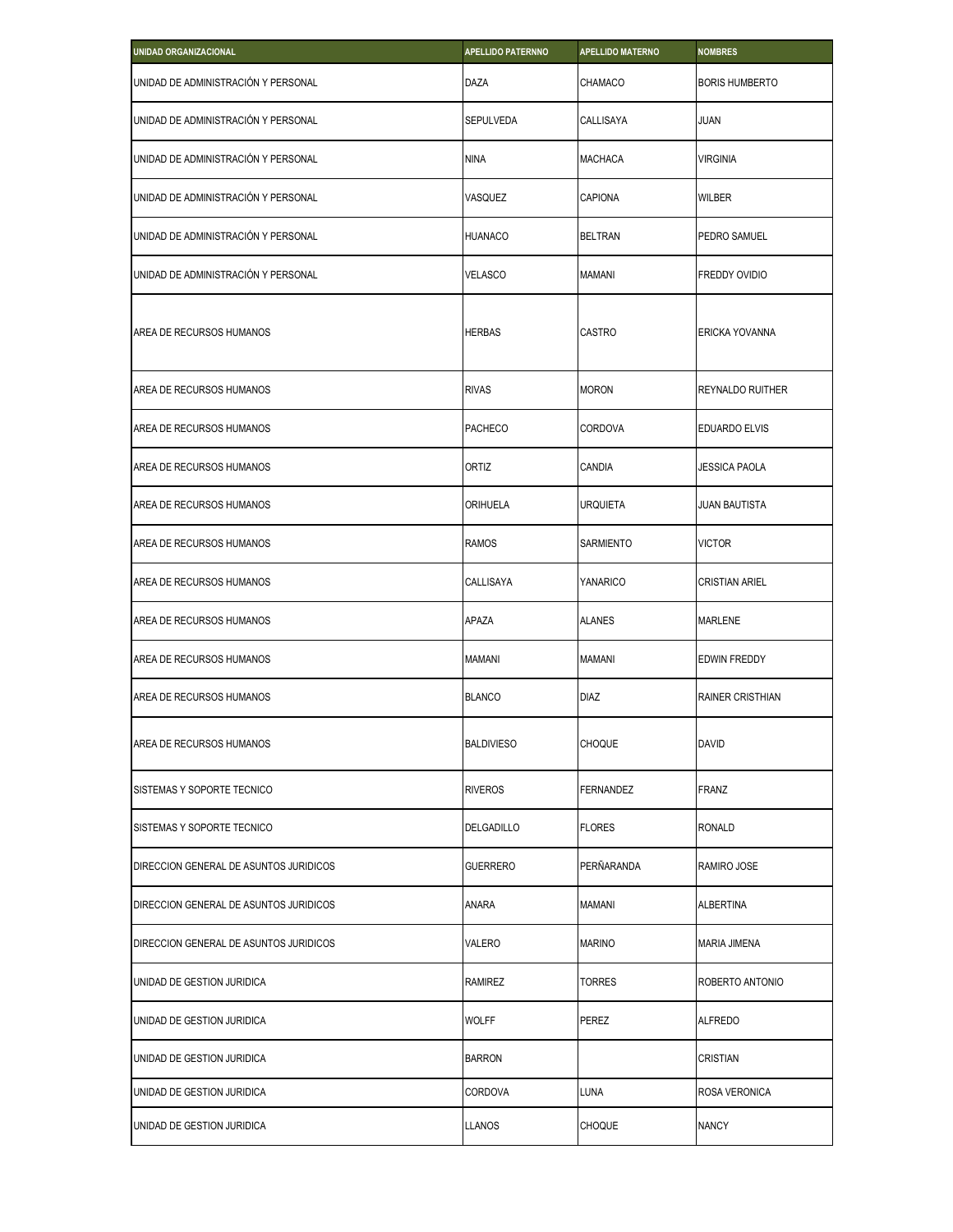| <b>UNIDAD ORGANIZACIONAL</b>                                                    | <b>APELLIDO PATERNNO</b> | <b>APELLIDO MATERNO</b> | <b>NOMBRES</b>       |
|---------------------------------------------------------------------------------|--------------------------|-------------------------|----------------------|
| UNIDAD DE GESTION JURIDICA                                                      | <b>CHOQUE</b>            | <b>FLORES</b>           | <b>RIOSELVI</b>      |
| UNIDAD DE GESTION JURIDICA                                                      | <b>RAMOS</b>             | <b>ALIAGA</b>           | <b>SERGIO MIGUEL</b> |
| UNIDAD DE ANALISIS JURIDICO                                                     | <b>VALENCIA</b>          | <b>MONTERO</b>          | <b>ADEMAR</b>        |
| UNIDAD DE ANALISIS JURIDICO                                                     | <b>KORA</b>              | KENALLATA               | VANIA KORA           |
| UNIDAD DE ANALISIS JURIDICO                                                     | <b>ESCALANTE</b>         | LIRA                    | <b>PATRICIA</b>      |
| UNIDAD DE ANALISIS JURIDICO                                                     | CALLE                    | <b>OCHOA</b>            | <b>JIMMY</b>         |
| UNIDAD DE ANALISIS JURIDICO                                                     | <b>GUTIERREZ</b>         | <b>RIVERO</b>           | PABLO ANTONIO        |
| UNIDAD DE ANALISIS JURIDICO                                                     | <b>INTURIAS</b>          | CARBALLO                | JHANNETH             |
| UNIDAD DE ANALISIS JURIDICO                                                     | <b>ORCKO</b>             | <b>PINTO</b>            | <b>MARTHA</b>        |
| VICEMINISTERIO DE DESARROLLO RURAL Y AGROPECUARIO                               | <b>MOLLINEDO</b>         | CATARI                  | ALVARO CARLOS        |
| VICEMINISTERIO DE DESARROLLO RURAL Y AGROPECUARIO                               | <b>ACHU</b>              | <b>COCARICO</b>         | <b>ORLANDO</b>       |
| VICEMINISTERIO DE DESARROLLO RURAL Y AGROPECUARIO                               | CASTILLO                 | LARICO                  | <b>ROSEMARY</b>      |
| VICEMINISTERIO DE DESARROLLO RURAL Y AGROPECUARIO                               | YANA                     | <b>ACHA</b>             | <b>EDGAR</b>         |
| VICEMINISTERIO DE DESARROLLO RURAL Y AGROPECUARIO                               | <b>MIRANDA</b>           | <b>POMA</b>             | <b>MONICA</b>        |
| VICEMINISTERIO DE DESARROLLO RURAL Y AGROPECUARIO                               | <b>PILCO</b>             | <b>HUANCA</b>           | ANGEL JUVENAL        |
| VICEMINISTERIO DE DESARROLLO RURAL Y AGROPECUARIO                               | <b>SEJAS</b>             | CALLISAYA               | ROGER PRIMITIVO      |
| SECRETARIA TECNICA DEL CONSEJO PLURINACIONAL ECONOMICO<br>PRODUCTIVO - ST COPEP | COSME                    | <b>HUANCA</b>           | ROGER NESTOR         |
| SECRETARIA TECNICA DEL CONSEJO PLURINACIONAL ECONOMICO<br>PRODUCTIVO - ST COPEP | <b>QUISPE</b>            | LIMA                    | JUSTINIANO           |
| DIRECCIÓN GENERAL DE DESARROLLO RURAL                                           | <b>MALDONADO</b>         | <b>TORREZ</b>           | <b>BRIGIDA NORAH</b> |
| DIRECCIÓN GENERAL DE DESARROLLO RURAL                                           | CRUZ                     | CONDO                   | LIMBERT FREDDY       |
| UNIDAD DE INFRAESTRUCTURA PRODUCTIVA, TECNOLOGIA LOCAL Y<br><b>MECANIZACION</b> | <b>CUARITI</b>           | CONDE                   | <b>JUAN HUGO</b>     |
| UNIDAD DE INFRAESTRUCTURA PRODUCTIVA, TECNOLOGIA LOCAL Y<br><b>MECANIZACION</b> | <b>GARCIA</b>            | YAMUANY                 | <b>JORGE</b>         |
| UNIDAD DE INFRAESTRUCTURA PRODUCTIVA, TECNOLOGIA LOCAL Y<br><b>MECANIZACION</b> | CHAVEZ                   | <b>BERNAL</b>           | JORGE FERNANDO       |
| UNIDAD DE INFRAESTRUCTURA PRODUCTIVA, TECNOLOGIA LOCAL Y<br><b>MECANIZACION</b> | ARREAÑO                  | <b>FLORES</b>           | <b>JANETH</b>        |
| UNIDAD DE INFRAESTRUCTURA PRODUCTIVA, TECNOLOGIA LOCAL Y<br><b>MECANIZACION</b> | LIMACHI                  | CALLISAYA               | LIMBERT              |
| UNIDAD DE INFRAESTRUCTURA PRODUCTIVA, TECNOLOGIA LOCAL Y<br><b>MECANIZACION</b> | QUISPE                   | MALLQUI                 | <b>FELIX</b>         |
| UNIDAD DE INFRAESTRUCTURA PRODUCTIVA, TECNOLOGIA LOCAL Y<br><b>MECANIZACION</b> | PERALTA                  | LAURA                   | RONALD FREDDY        |
| UNIDAD DE INFRAESTRUCTURA PRODUCTIVA, TECNOLOGIA LOCAL Y<br><b>MECANIZACION</b> | CAMIÑO                   | <b>CHINO</b>            | LIMBERT ALEX         |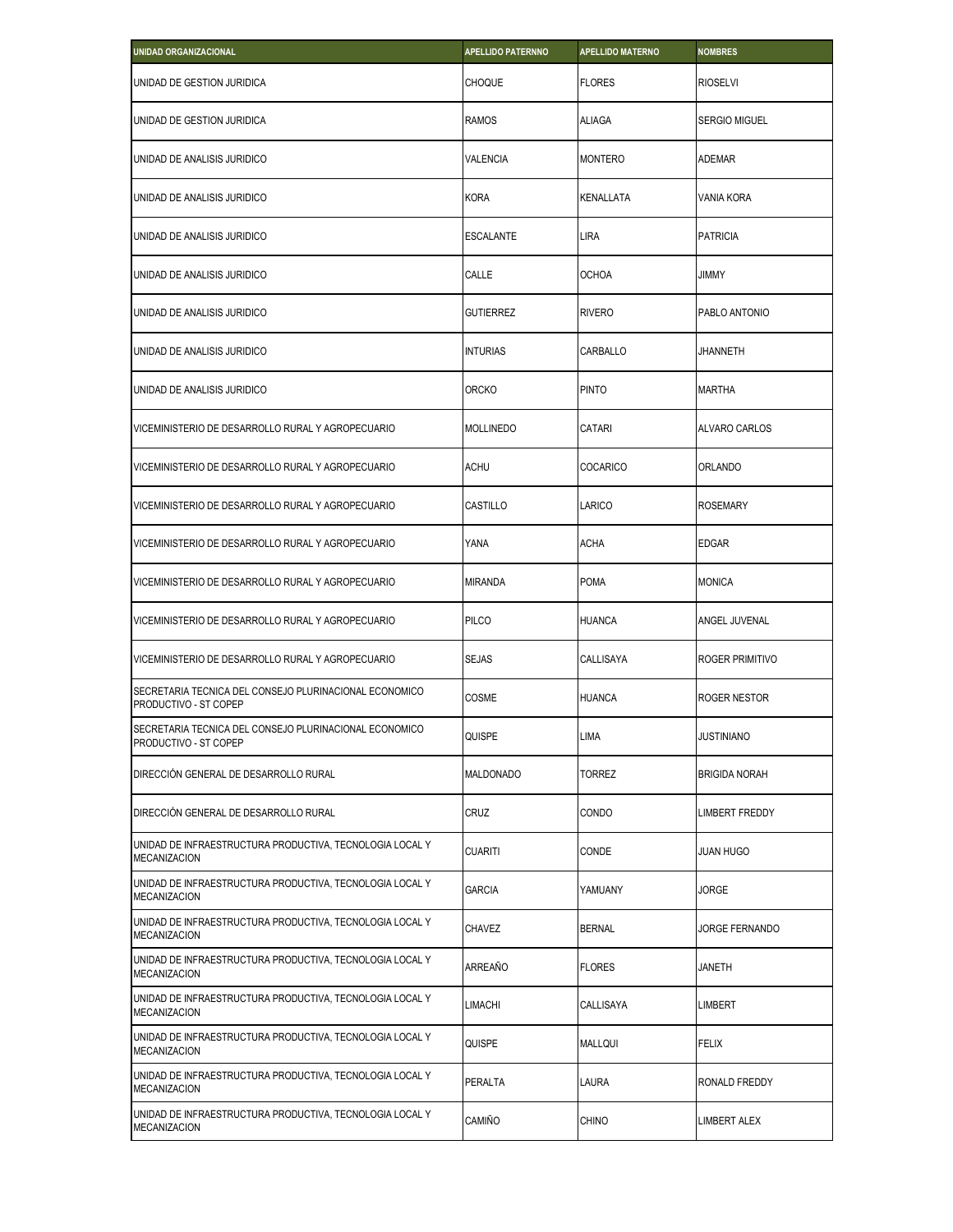| <b>UNIDAD ORGANIZACIONAL</b>                                                    | <b>APELLIDO PATERNNO</b> | <b>APELLIDO MATERNO</b> | <b>NOMBRES</b>       |
|---------------------------------------------------------------------------------|--------------------------|-------------------------|----------------------|
| UNIDAD DE INFRAESTRUCTURA PRODUCTIVA, TECNOLOGIA LOCAL Y<br><b>MECANIZACION</b> | <b>ALANOCA</b>           | CONDE                   | <b>NESTOR</b>        |
| UNIDAD DE INFRAESTRUCTURA PRODUCTIVA, TECNOLOGIA LOCAL Y<br><b>MECANIZACION</b> | MANZANEDA                | <b>GONZALES</b>         | <b>GUIDO EDUARDO</b> |
| UNIDAD DE INFORMACIÓN, ESTUDIOS Y POLÍTICAS DE DESARROLLO<br><b>SOSTENIBLE</b>  | QUISPE                   | QUISPE                  | SAMUEL CRIZTOBAL     |
| UNIDAD DE INFORMACIÓN, ESTUDIOS Y POLÍTICAS DE DESARROLLO<br><b>SOSTENIBLE</b>  | <b>HUAYLLA</b>           | QUINO                   | <b>MAXIMO</b>        |
| UNIDAD DE INFORMACIÓN, ESTUDIOS Y POLÍTICAS DE DESARROLLO<br><b>SOSTENIBLE</b>  | <b>YUCRA</b>             | CRUZ                    | <b>ISRAEL</b>        |
| UNIDAD DE INFORMACIÓN, ESTUDIOS Y POLÍTICAS DE DESARROLLO<br><b>SOSTENIBLE</b>  | <b>MAMANI</b>            | <b>MARCA</b>            | <b>SEVERINO</b>      |
| UNIDAD DE INFORMACIÓN, ESTUDIOS Y POLÍTICAS DE DESARROLLO<br><b>SOSTENIBLE</b>  | <b>ROBLES</b>            | AYANOME                 | SANDRA MARIA         |
| UNIDAD DE COORDINACION INTEGRAL DE PROGRAMAS                                    | <b>LIMACHI</b>           | MAMANI                  | OSVALDO POLICARPIO   |
| UNIDAD DE COORDINACION INTEGRAL DE PROGRAMAS                                    | VARGAS                   | <b>RIVERA</b>           | ERIKA CAROLA MARCELA |
| UNIDAD DE COORDINACION INTEGRAL DE PROGRAMAS                                    | <b>CONTRERAS</b>         | LLANQUE                 | CAROLA ISABEL        |
| UNIDAD DE COORDINACION INTEGRAL DE PROGRAMAS                                    | <b>CONDORI</b>           | <b>CLAURE</b>           | <b>KARINA</b>        |
| UNIDAD DE COORDINACION INTEGRAL DE PROGRAMAS                                    | <b>ALARCON</b>           | <b>NOGALES</b>          | <b>ALAN JORGE</b>    |
| DIRECCION GENERAL DE PRODUCCION AGROPECUARIA Y SOBERANIA<br><b>ALIMENTARIA</b>  | <b>ALVAREZ</b>           | CANTUTA                 | PEDRO JUAN           |
| DIRECCION GENERAL DE PRODUCCION AGROPECUARIA Y SOBERANIA<br><b>ALIMENTARIA</b>  | <b>ALIAGA</b>            | <b>BARRERA</b>          | CATHERINE ARASELLY   |
| DIRECCION GENERAL DE PRODUCCION AGROPECUARIA Y SOBERANIA<br><b>ALIMENTARIA</b>  | APAZA                    | QUISPE                  | RUBEN ALFREDO        |
| UNIDAD DE PRODUCCIÓN AGROPECUARIA, AGROFORESTAL Y PESCA                         | <b>CONDORI</b>           | <b>ALARCON</b>          | <b>VICTOR LUIS</b>   |
| UNIDAD DE PRODUCCIÓN AGROPECUARIA, AGROFORESTAL Y PESCA                         | PAÑARANDA                | ESTRADA                 | EDGAR                |
| UNIDAD DE PRODUCCIÓN AGROPECUARIA, AGROFORESTAL Y PESCA                         | <b>FLORES</b>            | <b>TICONA</b>           | LEONARDO             |
| UNIDAD DE PRODUCCIÓN AGROPECUARIA, AGROFORESTAL Y PESCA                         | SANCHEZ                  | <b>RAMOS</b>            | GREGORIO ARMANDO     |
| UNIDAD DE PRODUCCIÓN AGROPECUARIA, AGROFORESTAL Y PESCA                         | <b>MORODIAS</b>          | <b>FERNANDEZ</b>        | <b>MARIO</b>         |
| UNIDAD DE PRODUCCIÓN AGROPECUARIA, AGROFORESTAL Y PESCA                         | <b>MARTINEZ</b>          | JANCO                   | ZACARIAS             |
| UNIDAD DE PRODUCCIÓN AGROPECUARIA, AGROFORESTAL Y PESCA                         | APAZA                    | VALLEJOS                | JESUS                |
| UNIDAD DE PRODUCCIÓN AGROPECUARIA, AGROFORESTAL Y PESCA                         | CHOQUETICLLA             | <b>MAMANI</b>           | Jhon                 |
| UNIDAD DE PRODUCCIÓN AGROPECUARIA, AGROFORESTAL Y PESCA                         | ORTIZ                    | QUISPE                  | TITO                 |
| UNIDAD DE PRODUCCIÓN AGROPECUARIA, AGROFORESTAL Y PESCA                         | QUISPE                   | VILLALOBOS              | GLADIS               |
| UNIDAD DE PRODUCCIÓN AGROPECUARIA, AGROFORESTAL Y PESCA                         | <b>HIGUERA</b>           | CADIMA                  | <b>ALFREDO</b>       |
| UNIDAD DE PRODUCCIÓN AGROPECUARIA, AGROFORESTAL Y PESCA                         | ARNEZ                    |                         | GRICELDA             |
| UNIDAD DE PRODUCCIÓN AGROPECUARIA, AGROFORESTAL Y PESCA                         | <b>ARUQUIPA</b>          | <b>SUNTURA</b>          | GERMAN               |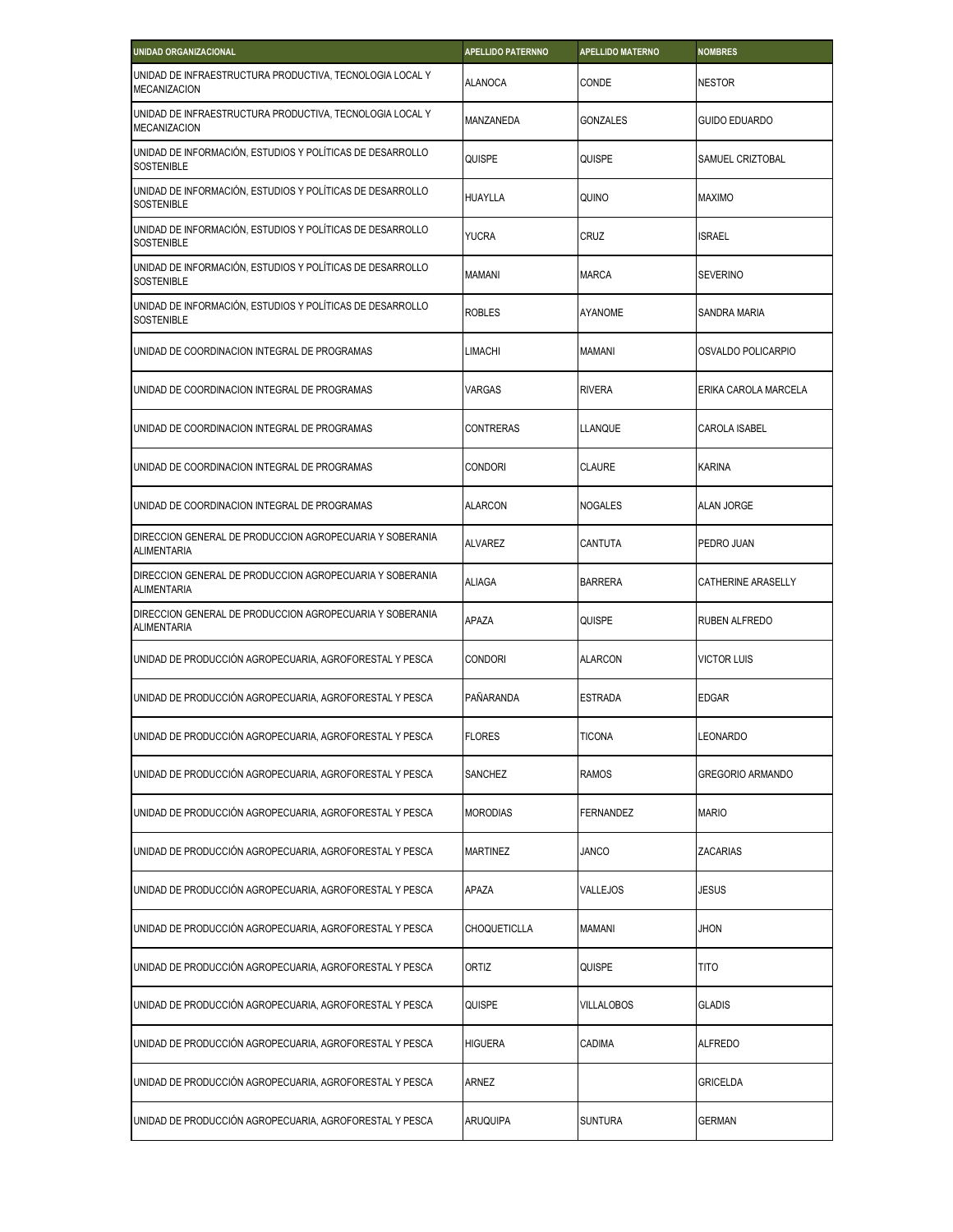| UNIDAD ORGANIZACIONAL                                                         | <b>APELLIDO PATERNNO</b> | <b>APELLIDO MATERNO</b> | <b>NOMBRES</b>        |
|-------------------------------------------------------------------------------|--------------------------|-------------------------|-----------------------|
| UNIDAD DE POLITICAS DE SANIDAD AGROPECUARIA E INOCUIDAD<br><b>ALIMENTARIA</b> | <b>RUIZ</b>              | DAZA                    | <b>MARIN</b>          |
| UNIDAD DE POLITICAS DE SANIDAD AGROPECUARIA E INOCUIDAD<br><b>ALIMENTARIA</b> | VARGAS                   | <b>FLORES</b>           | <b>DOROTEO</b>        |
| UNIDAD DE POLITICAS DE SANIDAD AGROPECUARIA E INOCUIDAD<br><b>ALIMENTARIA</b> | VALDEZ                   | LAGUNA                  | ADOLFO FLAVIO         |
| UNIDAD DE POLITICAS DE SANIDAD AGROPECUARIA E INOCUIDAD<br><b>ALIMENTARIA</b> | <b>MEDINA</b>            | <b>PACHECO</b>          | <b>ALCIDES</b>        |
| UNIDAD DE POLITICAS DE SANIDAD AGROPECUARIA E INOCUIDAD<br><b>ALIMENTARIA</b> | <b>INTIPAMPA</b>         | <b>LIMACHI</b>          | ALBARO JOSE           |
| UNIDAD DE POLITICAS DE SANIDAD AGROPECUARIA E INOCUIDAD<br><b>ALIMENTARIA</b> | <b>FLORES</b>            | <b>MAMANI</b>           | RUDDY ALVARO          |
| UNIDAD DE CONTINGENCIA RURAL                                                  | <b>CRESPO</b>            | <b>HUISA</b>            | <b>VICTOR</b>         |
| UNIDAD DE CONTINGENCIA RURAL                                                  | CACHACA                  | QUISPE                  | <b>BERNARDINO</b>     |
| UNIDAD DE CONTINGENCIA RURAL                                                  | <b>GUTIERREZ</b>         | CASTILLO                | <b>MARCO ANTONIO</b>  |
| UNIDAD DE CONTINGENCIA RURAL                                                  | <b>CHURO</b>             | CONDORI                 | ORLANDO               |
| UNIDAD DE CONTINGENCIA RURAL                                                  | <b>VELA</b>              | RODRIGUEZ               | <b>MARIA LUZ</b>      |
| UNIDAD DE CONTINGENCIA RURAL                                                  | <b>RUIZ</b>              | <b>ALANIS</b>           | MARCELO JOEL          |
| UNIDAD DE CONTINGENCIA RURAL                                                  | <b>CALUSTRO</b>          | CHAVEZ                  | MARIELA               |
| <b>VICEMINISTERIO DE TIERRAS</b>                                              | <b>GARCIA</b>            | CRUZ                    | JUAN JOSE             |
| <b>VICEMINISTERIO DE TIERRAS</b>                                              | <b>VIDELA</b>            | <b>RAMOS</b>            | <b>MARINA</b>         |
| <b>VICEMINISTERIO DE TIERRAS</b>                                              | <b>MOLINA</b>            | SANCHEZ                 | MAURICIO ALBERTO      |
| VICEMINISTERIO DE TIERRAS                                                     | <b>FLORES</b>            | <b>MARIN</b>            | PATRICIA GUADALUPE    |
| <b>VICEMINISTERIO DE TIERRAS</b>                                              | <b>ROMERO</b>            | <b>ESPINOZA</b>         | CAROLINA              |
| <b>VICEMINISTERIO DE TIERRAS</b>                                              | <b>MARISCAL</b>          | <b>BANG</b>             | <b>KELIM</b>          |
| DIRECCION GENERAL DE TIERRAS                                                  | <b>TORREZ</b>            | <b>GOSALVEZ</b>         | ALEJANDRA RUBI        |
| UNIDAD DE SANEAMIENTO Y TITULACION                                            | <b>SEJAS</b>             | LAVAYEN                 | <b>CARLOS EDSON</b>   |
| UNIDAD DE SANEAMIENTO Y TITULACION                                            | <b>HUAYTA</b>            | <b>TAMBO</b>            | <b>NELSON AGAPITO</b> |
| UNIDAD DE SANEAMIENTO Y TITULACION                                            | <b>QUIROZ</b>            | GONZALES                | SOLEDAD MIRTHA        |
| UNIDAD DE SANEAMIENTO Y TITULACION                                            | <b>ROCHA</b>             | <b>MAMANI</b>           | RUBEN FERNANDO        |
| DIRECCION GENERAL DE DISTRIBUCION DE TIERRAS                                  | <b>LIMACHI</b>           | QUISPE                  | <b>EDGAR</b>          |
| DIRECCION GENERAL DE DISTRIBUCION DE TIERRAS                                  | <b>ROJAS</b>             | <b>ALVARADO</b>         | ERMELINDA             |
| DIRECCION GENERAL DE DISTRIBUCION DE TIERRAS                                  | CALLATA                  | MAMANI                  | JOSE FERNANDO         |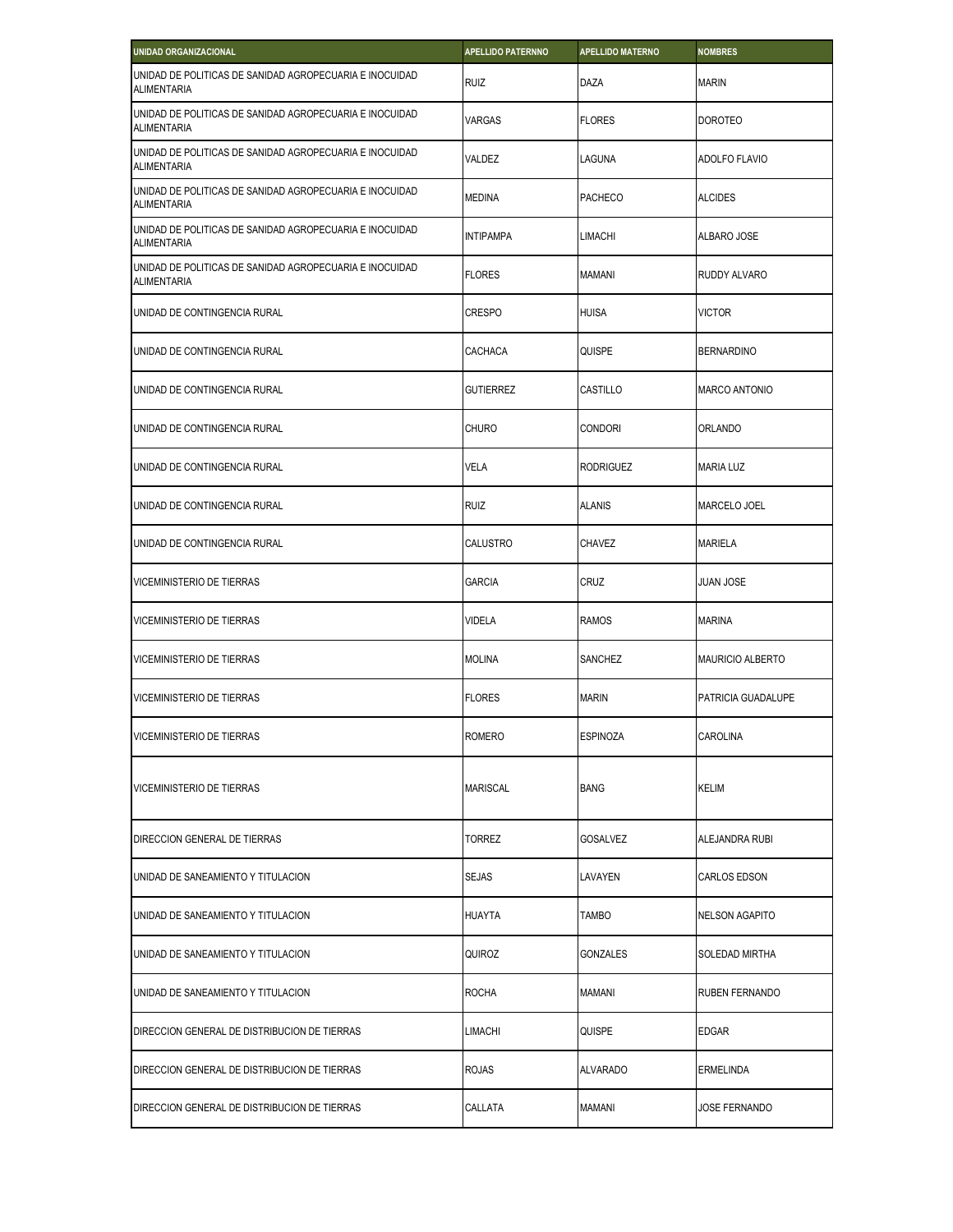| UNIDAD ORGANIZACIONAL                                                                         | <b>APELLIDO PATERNNO</b> | <b>APELLIDO MATERNO</b> | <b>NOMBRES</b>          |
|-----------------------------------------------------------------------------------------------|--------------------------|-------------------------|-------------------------|
| AREA DE GESTION TERRITORIAL INDIGENA, ASENTAMIENTOS<br>COMUNITARIOS Y DISTRIBUCION DE TIERRAS | <b>HERRERA</b>           | MARQUEZ                 | ANTELO DANIEL           |
| AREA DE GESTION TERRITORIAL INDIGENA, ASENTAMIENTOS<br>COMUNITARIOS Y DISTRIBUCION DE TIERRAS | <b>COLQUE</b>            | <b>ACARAPI</b>          | <b>SIMON</b>            |
| AREA DE GESTION TERRITORIAL INDIGENA, ASENTAMIENTOS<br>COMUNITARIOS Y DISTRIBUCION DE TIERRAS | <b>CHOQUE</b>            | <b>TICONA</b>           | RAMIRO                  |
| AREA DE GESTION TERRITORIAL INDIGENA, ASENTAMIENTOS<br>COMUNITARIOS Y DISTRIBUCION DE TIERRAS | QUISBERT                 | <b>VISCARRA</b>         | <b>FRANCISCO JAVIER</b> |
| AREA DE GESTION TERRITORIAL INDIGENA, ASENTAMIENTOS<br>COMUNITARIOS Y DISTRIBUCION DE TIERRAS | <b>HERRERA</b>           | <b>TAPIA</b>            | <b>JULIO CESAR</b>      |
| UNIDAD TECNICA NACIONAL DE INFORMACION DE LA TIERRA                                           | APAZA                    | <b>POMA</b>             | ORLANDO                 |
| VICEMINISTERIO DE COCA Y DESARROLLO INTEGRAL                                                  | CANCENO                  | <b>MAMANI</b>           | <b>ROLANDO</b>          |
| VICEMINISTERIO DE COCA Y DESARROLLO INTEGRAL                                                  | <b>MAMANI</b>            | YAHUASI                 | ZACARIAS                |
| VICEMINISTERIO DE COCA Y DESARROLLO INTEGRAL                                                  | PALLY                    | ARRATIA                 | LEONIDAS                |
| VICEMINISTERIO DE COCA Y DESARROLLO INTEGRAL                                                  | <b>CORI</b>              | CALLE                   | <b>MARTHA</b>           |
| VICEMINISTERIO DE COCA Y DESARROLLO INTEGRAL                                                  | <b>MIRANDA</b>           | CALLE                   | ARIEL GABRIEL           |
| VICEMINISTERIO DE COCA Y DESARROLLO INTEGRAL                                                  | <b>TIJERA</b>            | CRUZ                    | ZENON                   |
| VICEMINISTERIO DE COCA Y DESARROLLO INTEGRAL                                                  | <b>CHAMBI</b>            | <b>PACO</b>             | <b>MAURICIO</b>         |
| VICEMINISTERIO DE COCA Y DESARROLLO INTEGRAL                                                  | <b>CHIPANA</b>           | <b>ZEBALLOS</b>         | CARLOS SATURNINO        |
| VICEMINISTERIO DE COCA Y DESARROLLO INTEGRAL                                                  | QUISBERT                 | QUILLA                  | <b>GROBER</b>           |
| VICEMINISTERIO DE COCA Y DESARROLLO INTEGRAL                                                  | <b>PACO</b>              | <b>HUANCA</b>           | <b>NILDA</b>            |
| VICEMINISTERIO DE COCA Y DESARROLLO INTEGRAL                                                  | <b>HUANCA</b>            | <b>POMA</b>             | <b>RUBEN ANGEL</b>      |
| VICEMINISTERIO DE COCA Y DESARROLLO INTEGRAL                                                  | <b>QUISBERT</b>          | <b>CHOQUEHUANCA</b>     | VANNESA MABEL           |
| VICEMINISTERIO DE COCA Y DESARROLLO INTEGRAL                                                  | <b>CHAMBI</b>            | <b>MAMANI</b>           | LIMBER                  |
| VICEMINISTERIO DE COCA Y DESARROLLO INTEGRAL                                                  | YUJRA                    | SEGALES                 | ROLANDO MARCIAL         |
| VICEMINISTERIO DE COCA Y DESARROLLO INTEGRAL                                                  | CRUZ                     | QUISPE                  | <b>ROMAN</b>            |
| VICEMINISTERIO DE COCA Y DESARROLLO INTEGRAL                                                  | TUPA                     | HUARACHI                | FIDEL                   |
| VICEMINISTERIO DE COCA Y DESARROLLO INTEGRAL                                                  | PEREZ                    |                         | CARLOS                  |
| VICEMINISTERIO DE COCA Y DESARROLLO INTEGRAL                                                  | <b>MELENDRES</b>         | GONZALES                | <b>RENE</b>             |
| VICEMINISTERIO DE COCA Y DESARROLLO INTEGRAL                                                  | LOPEZ                    | PORTUGAL                | OSCAR MAYCOL            |
| VICEMINISTERIO DE COCA Y DESARROLLO INTEGRAL                                                  | VASQUEZ                  | VARGAS                  | MARIA ALEJANDRA         |
| VICEMINISTERIO DE COCA Y DESARROLLO INTEGRAL                                                  | CALISAYA                 | CASTILLO                | CARLOS CAMILO           |
| VICEMINISTERIO DE COCA Y DESARROLLO INTEGRAL                                                  | CHIPANA                  | QUISPE                  | JESUS                   |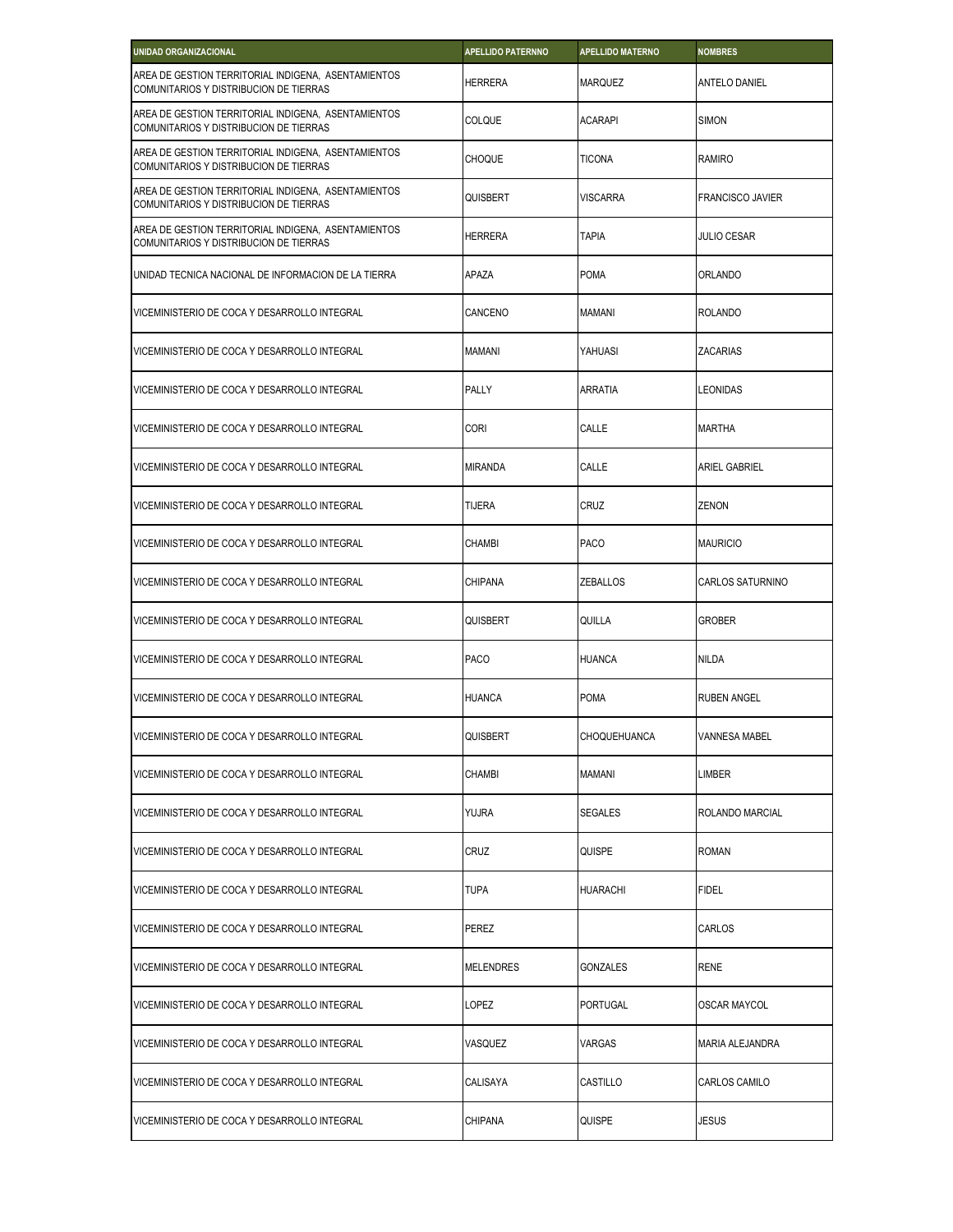| <b>UNIDAD ORGANIZACIONAL</b>                                                                  | <b>APELLIDO PATERNNO</b> | <b>APELLIDO MATERNO</b> | <b>NOMBRES</b>         |
|-----------------------------------------------------------------------------------------------|--------------------------|-------------------------|------------------------|
| VICEMINISTERIO DE COCA Y DESARROLLO INTEGRAL                                                  | <b>MORALES</b>           | <b>MAMANI</b>           | <b>MARIO ALBERTO</b>   |
| VICEMINISTERIO DE COCA Y DESARROLLO INTEGRAL                                                  | <b>LUNA</b>              | APAZA                   | <b>JUAN PABLO</b>      |
| VICEMINISTERIO DE COCA Y DESARROLLO INTEGRAL                                                  | <b>LUPA</b>              | <b>TICONA</b>           | <b>FABIAN EZEQUIEL</b> |
| VICEMINISTERIO DE COCA Y DESARROLLO INTEGRAL                                                  | <b>POMA</b>              | <b>SAIRE</b>            | <b>CECILIA</b>         |
| DIRECCIÓN GENERAL DE DESARROLLO INTEGRAL DE LAS REGIONES<br>PRODUCTORAS DE COCA DIGPRO - COCA | <b>MAYTA</b>             | QUISPE                  | <b>WILSON</b>          |
| DIRECCIÓN GENERAL DE DESARROLLO INTEGRAL DE LAS REGIONES<br>PRODUCTORAS DE COCA DIGPRO - COCA | <b>PACHECO</b>           | JULIAN                  | <b>ROGELIO</b>         |
| DIRECCIÓN GENERAL DE DESARROLLO INTEGRAL DE LAS REGIONES<br>PRODUCTORAS DE COCA DIGPRO - COCA | <b>CUTILY</b>            | <b>NINA</b>             | KATTY MARIANA          |
| DIRECCIÓN GENERAL DE DESARROLLO INTEGRAL DE LAS REGIONES<br>PRODUCTORAS DE COCA DIGPRO - COCA | <b>BUSTILLOS</b>         | PORTUGAL                | EDISON LEONARDO        |
| DIRECCIÓN GENERAL DE DESARROLLO INTEGRAL DE LAS REGIONES<br>PRODUCTORAS DE COCA DIGPRO - COCA | LOPEZ                    | QUISPE                  | <b>ALEJANDRO</b>       |
| UNIDAD DE DESARROLLO ECONOMICO SOCIAL DE LOS YUNGAS                                           | <b>SERRANO</b>           | <b>LOPEZ</b>            | <b>GABRIEL</b>         |
| UNIDAD DE DESARROLLO ECONOMICO SOCIAL DE LOS YUNGAS                                           | <b>VARGAS</b>            | ALMANZA                 | <b>OSCAR</b>           |
| UNIDAD DE DESARROLLO ECONOMICO SOCIAL DE LOS YUNGAS                                           | <b>GUZMAN</b>            | <b>CRESPO</b>           | <b>MIRKO BISMARCK</b>  |
| UNIDAD DE DESARROLLO ECONOMICO SOCIAL DE LOS YUNGAS                                           | <b>PACO</b>              | MAMANI                  | JUAN CARLOS            |
| UNIDAD DE DESARROLLO ECONOMICO SOCIAL DE LOS YUNGAS                                           | <b>CUENTAS</b>           | <b>COCAURE</b>          | <b>RENE</b>            |
| UNIDAD DE DESARROLLO ECONOMICO SOCIAL DE LOS YUNGAS                                           | QUISPE                   | <b>FEBRERO</b>          | <b>OMAR IVAN</b>       |
| UNIDAD DE DESARROLLO ECONOMICO SOCIAL DE LOS YUNGAS                                           | QUILALI                  | <b>GUTIERREZ</b>        | EBER JUAN              |
| UNIDAD DE DESARROLLO ECONOMICO SOCIAL DE LOS YUNGAS                                           | <b>MENESES</b>           | <b>OROS</b>             | <b>BASILIA</b>         |
| UNIDAD DE DESARROLLO ECONOMICO SOCIAL DE LOS YUNGAS                                           | <b>MAMANI</b>            | <b>PALABRA</b>          | JOSE                   |
| UNIDAD DE DESARROLLO ECONOMICO SOCIAL DE LOS YUNGAS                                           | <b>MANUEL</b>            | CRUZ                    | GAIMER GERONIMO        |
| UNIDAD DE DESARROLLO ECONOMICO SOCIAL DE LOS YUNGAS                                           | <b>ISIDRO</b>            | CHAMBI                  | <b>ARCENIO</b>         |
| UNIDAD DE DESARROLLO ECONOMICO SOCIAL DE LOS YUNGAS                                           | <b>GRANDI</b>            | <b>MACHICADO</b>        | JULIO                  |
| UNIDAD DE DESARROLLO ECONOMICO SOCIAL DE LOS YUNGAS                                           | <b>CONDORI</b>           | COAQUIRA                | JAVIER DANIEL          |
| UNIDAD DE DESARROLLO ECONOMICO SOCIAL DE LOS YUNGAS                                           | <b>SANJINES</b>          | <b>CESPEDES</b>         | <b>MARITZA SUSI</b>    |
| UNIDAD DE DESARROLLO ECONOMICO SOCIAL DE LOS YUNGAS                                           | <b>HUANCA</b>            | <b>FORRA</b>            | <b>ROLANDO</b>         |
| UNIDAD DE DESARROLLO ECONOMICO SOCIAL DE LOS YUNGAS                                           | AREQUIPA                 | <b>GUARAYA</b>          | ROGER RAMIRO           |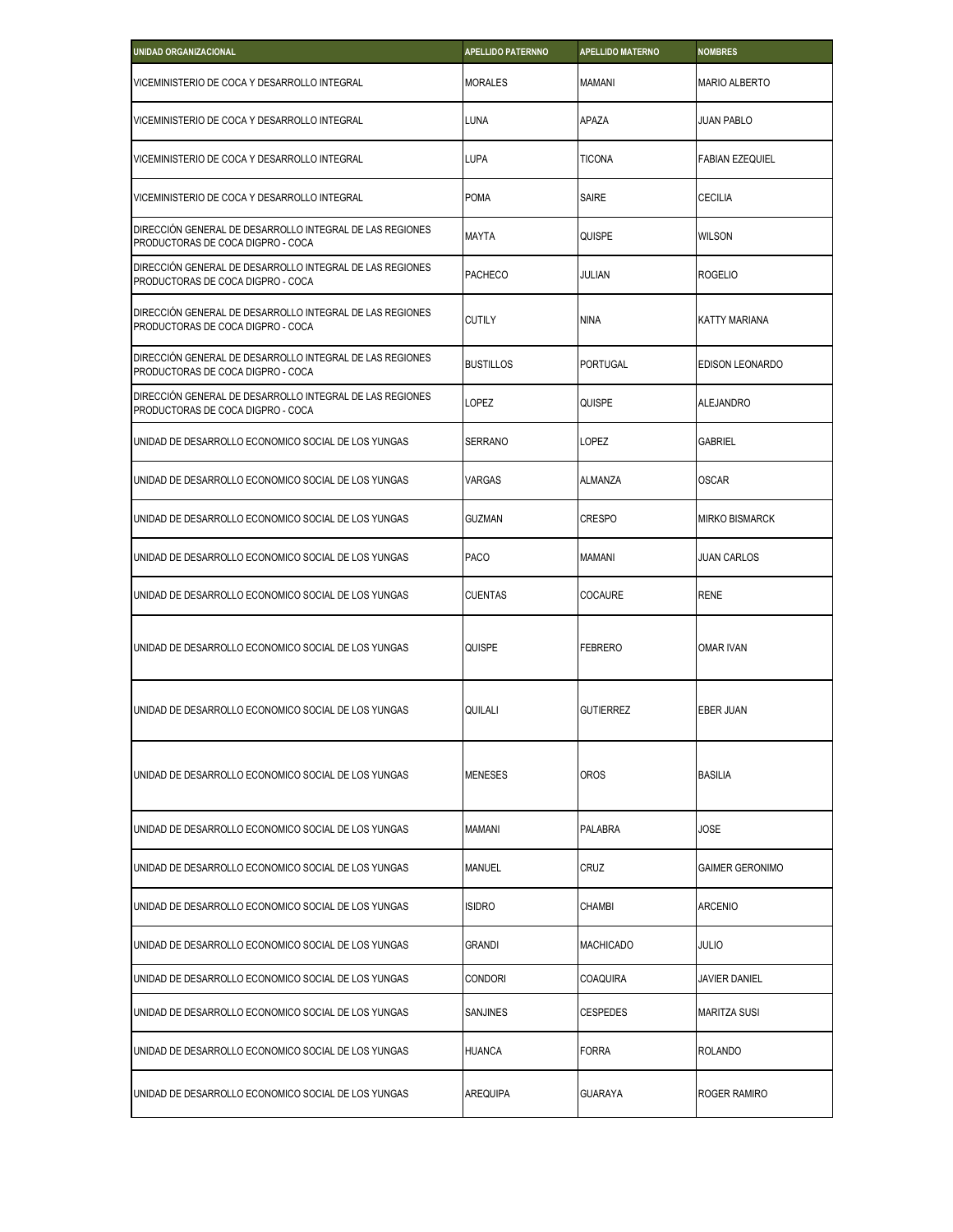| <b>UNIDAD ORGANIZACIONAL</b>                        | <b>APELLIDO PATERNNO</b> | <b>APELLIDO MATERNO</b> | <b>NOMBRES</b>        |
|-----------------------------------------------------|--------------------------|-------------------------|-----------------------|
| UNIDAD DE DESARROLLO ECONOMICO SOCIAL DE LOS YUNGAS | <b>SURCO</b>             | QUISBERT                | JAVIER                |
| UNIDAD DE DESARROLLO ECONOMICO SOCIAL DE LOS YUNGAS | CASTRO                   | GARNICA                 | GROVER                |
| UNIDAD DE DESARROLLO ECONOMICO SOCIAL DE LOS YUNGAS | <b>MAMANI</b>            | QUISPE                  | <b>RUBEN</b>          |
| UNIDAD DE DESARROLLO ECONOMICO SOCIAL DE LOS YUNGAS | <b>MAMANI</b>            | LUNA                    | <b>DELIO</b>          |
| UNIDAD DE DESARROLLO ECONOMICO SOCIAL DE LOS YUNGAS | AVELLANEDA               | CALLAU                  | <b>ALEXANDER</b>      |
| UNIDAD DE DESARROLLO ECONOMICO SOCIAL DE LOS YUNGAS | <b>RAMOS</b>             | JIMENEZ                 | <b>OMAR</b>           |
| UNIDAD DE DESARROLLO ECONOMICO SOCIAL DE LOS YUNGAS | <b>ACHO</b>              | CAHUANA                 | ROMAN EUSEBIO         |
| UNIDAD DE DESARROLLO ECONOMICO SOCIAL DE LOS YUNGAS | <b>MARISCAL</b>          |                         | <b>JOSE</b>           |
| UNIDAD DE DESARROLLO ECONOMICO SOCIAL DE LOS YUNGAS | <b>FLORES</b>            | CRUZ                    | <b>FEDERICO</b>       |
| UNIDAD DE DESARROLLO ECONOMICO SOCIAL DE LOS YUNGAS | FERNANDEZ                | VILLANUEVA              | ROLANDO EFRAIN        |
| UNIDAD DE DESARROLLO ECONOMICO SOCIAL DE LOS YUNGAS | CALAMANI                 | CALLIZAYA               | Lucio                 |
| UNIDAD DE DESARROLLO ECONOMICO SOCIAL DE LOS YUNGAS | <b>ALACA</b>             | LOZA                    | <b>ADALID</b>         |
| UNIDAD DE DESARROLLO ECONOMICO SOCIAL DE LOS YUNGAS | CRUZ                     | QUILLY                  | PADY WILMER           |
| UNIDAD DE DESARROLLO ECONOMICO SOCIAL DE LOS YUNGAS | <b>TINTAYA</b>           | SAUCEDO                 | WILMER                |
| UNIDAD DE DESARROLLO ECONOMICO SOCIAL DE LOS YUNGAS | ALI                      | <b>GARZOFINO</b>        | <b>ROLANDO</b>        |
| UNIDAD DE DESARROLLO ECONOMICO SOCIAL DE LOS YUNGAS | <b>MAMANI</b>            | CRUZ                    | <b>ALVARO</b>         |
| UNIDAD DE DESARROLLO ECONOMICO SOCIAL DE LOS YUNGAS | CALLISAYA                | CANTUTA                 | EDWING OVIDIO         |
| UNIDAD DE DESARROLLO ECONOMICO SOCIAL DE LOS YUNGAS | QUISPE                   | <b>CALLEJAS</b>         | <b>HAFID HILARION</b> |
| UNIDAD DE DESARROLLO ECONOMICO SOCIAL DE LOS YUNGAS | <b>MAYTA</b>             | CALLE                   | GLORIA                |
| UNIDAD DE DESARROLLO ECONOMICO SOCIAL DE LOS YUNGAS | LUDUEÑA                  | VILLCA                  | JUAN CARLOS           |
| UNIDAD DE DESARROLLO ECONOMICO SOCIAL DEL TROPICO   | SAAVEDRA                 | <b>FLORES</b>           | FELIPE                |
| UNIDAD DE DESARROLLO ECONOMICO SOCIAL DEL TROPICO   | ALBA                     | <b>MOYA</b>             | LIDIA MIREYA          |
| UNIDAD DE DESARROLLO ECONOMICO SOCIAL DEL TROPICO   | <b>RODRIGUEZ</b>         | <b>GALVES</b>           | edwin                 |
| UNIDAD DE DESARROLLO ECONOMICO SOCIAL DEL TROPICO   | <b>VARGAS</b>            | VILLARROEL              | <b>MARTHA SHIRLEY</b> |
| UNIDAD DE DESARROLLO ECONOMICO SOCIAL DEL TROPICO   | <b>ALTAMIRANO</b>        | <b>MORALES</b>          | WILFREDO              |
| UNIDAD DE DESARROLLO ECONOMICO SOCIAL DEL TROPICO   | <b>GONZALES</b>          | <b>CESPEDES</b>         | ELIZABETH             |
| UNIDAD DE DESARROLLO ECONOMICO SOCIAL DEL TROPICO   | <b>TARQUI</b>            | <b>GUARACHI</b>         | EDY FELIX             |
| UNIDAD DE DESARROLLO ECONOMICO SOCIAL DEL TROPICO   | <b>RUIZ</b>              | <b>RIBERA</b>           | ROLY                  |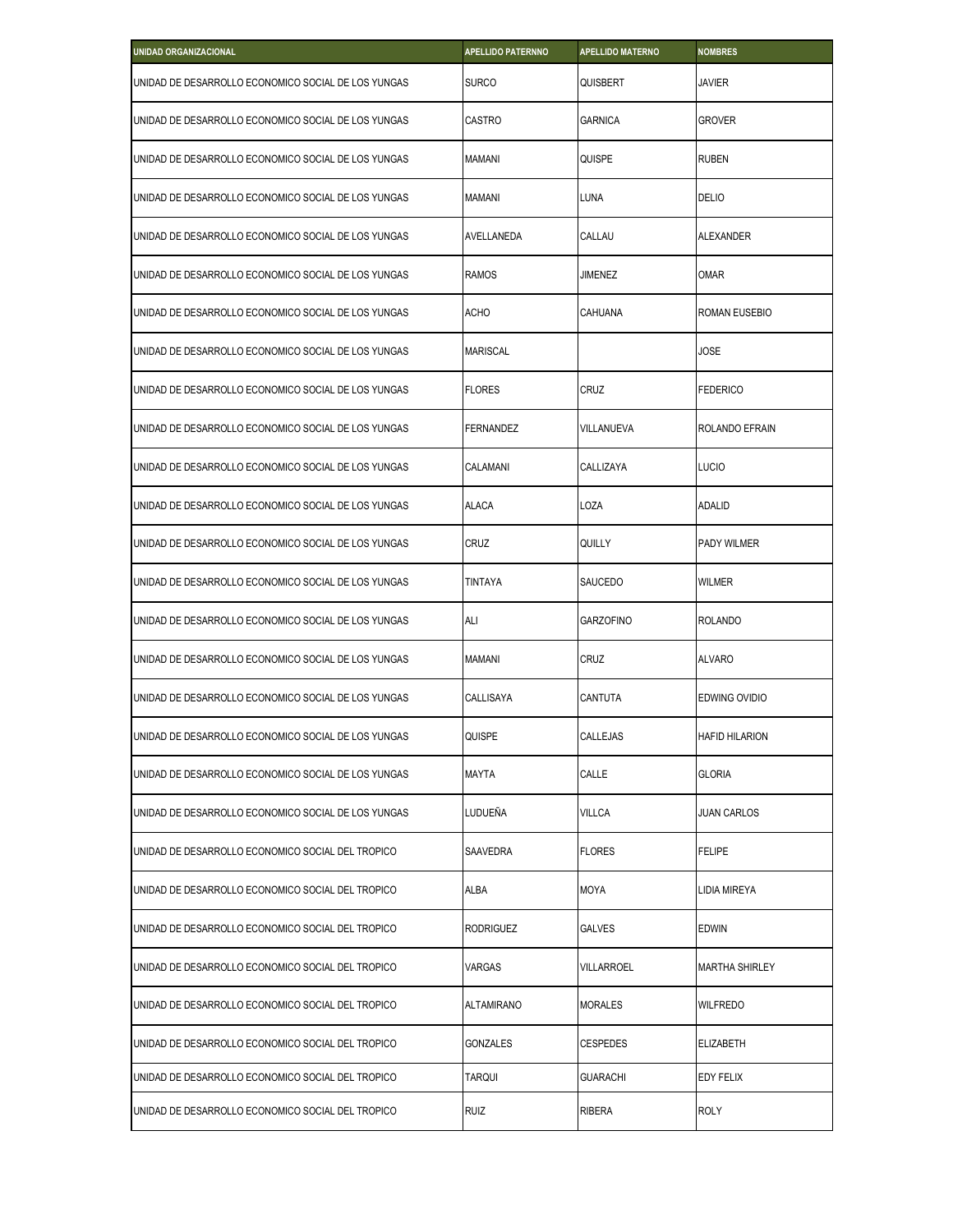| <b>UNIDAD ORGANIZACIONAL</b>                      | <b>APELLIDO PATERNNO</b> | <b>APELLIDO MATERNO</b> | <b>NOMBRES</b>        |
|---------------------------------------------------|--------------------------|-------------------------|-----------------------|
| UNIDAD DE DESARROLLO ECONOMICO SOCIAL DEL TROPICO | <b>VILLCA</b>            | CHOQUE                  | <b>EULOGIO</b>        |
| UNIDAD DE DESARROLLO ECONOMICO SOCIAL DEL TROPICO | VARGAS                   | FERNANDEZ               | JUAN                  |
| UNIDAD DE DESARROLLO ECONOMICO SOCIAL DEL TROPICO | <b>VENTURA</b>           | CALA                    | JOSUE                 |
| UNIDAD DE DESARROLLO ECONOMICO SOCIAL DEL TROPICO | GALLARDO                 | OTONDO                  | <b>ROLY</b>           |
| UNIDAD DE DESARROLLO ECONOMICO SOCIAL DEL TROPICO | QUISPE                   | <b>COAQUIRA</b>         | <b>JUAN LUCIO</b>     |
| UNIDAD DE DESARROLLO ECONOMICO SOCIAL DEL TROPICO | <b>RIVERA</b>            | CEGOBIA                 | <b>FLORENCIO</b>      |
| UNIDAD DE DESARROLLO ECONOMICO SOCIAL DEL TROPICO | LEDEZMA                  | CABALLERO               | <b>PACIFICO</b>       |
| UNIDAD DE DESARROLLO ECONOMICO SOCIAL DEL TROPICO | <b>RAMOS</b>             |                         | JORGE                 |
| UNIDAD DE DESARROLLO ECONOMICO SOCIAL DEL TROPICO | <b>MUJICA</b>            | ZUBIETA                 | <b>MIGUEL ANGEL</b>   |
| UNIDAD DE DESARROLLO ECONOMICO SOCIAL DEL TROPICO | <b>RODRIGUEZ</b>         | <b>ESPINOZA</b>         | JAQUELIN              |
| UNIDAD DE DESARROLLO ECONOMICO SOCIAL DEL TROPICO | <b>GUZMAN</b>            | VIA                     | <b>CELSO</b>          |
| UNIDAD DE DESARROLLO ECONOMICO SOCIAL DEL TROPICO | CRUZ                     | CAIHUARA                | <b>CHALY</b>          |
| UNIDAD DE DESARROLLO ECONOMICO SOCIAL DEL TROPICO | <b>MEJIA</b>             | FERNANDEZ               | <b>JUAN CARLOS</b>    |
| UNIDAD DE DESARROLLO ECONOMICO SOCIAL DEL TROPICO | <b>ROCHA</b>             | <b>PANOZO</b>           | WILBERTH              |
| UNIDAD DE DESARROLLO ECONOMICO SOCIAL DEL TROPICO | <b>MENATO</b>            | RODRIGUEZ               | <b>MARCO ANTONIO</b>  |
| UNIDAD DE DESARROLLO ECONOMICO SOCIAL DEL TROPICO | <b>DIAZ</b>              | ARMAZA                  | <b>REGIS BERNARDO</b> |
| UNIDAD DE DESARROLLO ECONOMICO SOCIAL DEL TROPICO | <b>SACA</b>              | MAMANI                  | <b>VIRGILIO</b>       |
| UNIDAD DE DESARROLLO ECONOMICO SOCIAL DEL TROPICO | LAURA                    | <b>CHINO</b>            | FREDDY                |
| UNIDAD DE DESARROLLO ECONOMICO SOCIAL DEL TROPICO | <b>GARCIA</b>            | <b>ILLANES</b>          | HERNAN ENRIQUE        |
| UNIDAD DE DESARROLLO ECONOMICO SOCIAL DEL TROPICO | GARCIA                   | DAVALOS                 | ALAN ROY              |
| UNIDAD DE DESARROLLO ECONOMICO SOCIAL DEL TROPICO | <b>ACOSTA</b>            | VALENCIA                | <b>WINSOR</b>         |
| UNIDAD DE DESARROLLO ECONOMICO SOCIAL DEL TROPICO | ALBA                     | CALICHO                 | WILDER                |
| UNIDAD DE DESARROLLO ECONOMICO SOCIAL DEL TROPICO | YUCRA                    | PATIÑO                  | AMADEO EDWIN          |
| UNIDAD DE DESARROLLO ECONOMICO SOCIAL DEL TROPICO | <b>VARGAS</b>            | <b>GARCIA</b>           | <b>MIGUEL ANGEL</b>   |
| UNIDAD DE DESARROLLO ECONOMICO SOCIAL DEL TROPICO | GARCIA                   | GUAMAN                  | Jhonny                |
| UNIDAD DE DESARROLLO ECONOMICO SOCIAL DEL TROPICO | PADILLA                  | CHINCHILLA              | <b>FABIO</b>          |
| UNIDAD DE DESARROLLO ECONOMICO SOCIAL DEL TROPICO | PEÑA                     | JUSTINIANO              | LUIS ALFREDO          |
| UNIDAD DE DESARROLLO ECONOMICO SOCIAL DEL TROPICO | <b>CONDORI</b>           | <b>TOLA</b>             | RAUL                  |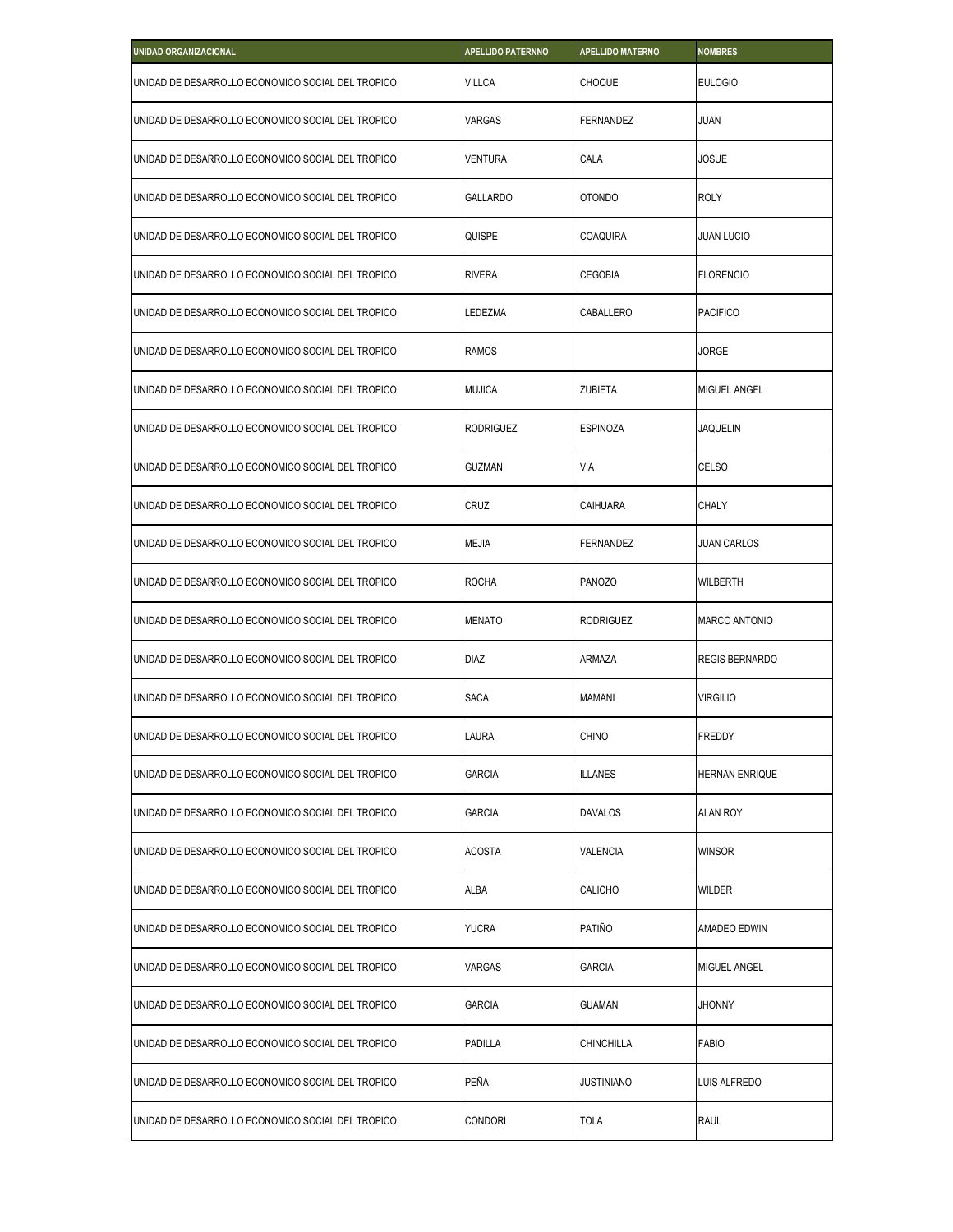| <b>UNIDAD ORGANIZACIONAL</b>                      | <b>APELLIDO PATERNNO</b> | <b>APELLIDO MATERNO</b> | <b>NOMBRES</b>       |
|---------------------------------------------------|--------------------------|-------------------------|----------------------|
| UNIDAD DE DESARROLLO ECONOMICO SOCIAL DEL TROPICO | <b>ESCOBAR</b>           | <b>MORALES</b>          | <b>ALFREDO</b>       |
| UNIDAD DE DESARROLLO ECONOMICO SOCIAL DEL TROPICO | <b>COTRINA</b>           | TRUJILLO                | <b>GUSTAVO</b>       |
| UNIDAD DE DESARROLLO ECONOMICO SOCIAL DEL TROPICO | <b>PORTILLO</b>          | <b>MORALES</b>          | GILBER               |
| UNIDAD DE DESARROLLO ECONOMICO SOCIAL DEL TROPICO | LOROÑO                   | <b>CASTRO</b>           | <b>RONALD</b>        |
| UNIDAD DE DESARROLLO ECONOMICO SOCIAL DEL TROPICO | <b>GUTIERREZ</b>         | <b>MONTAÑO</b>          | ABDIAS JONAS         |
| UNIDAD DE DESARROLLO ECONOMICO SOCIAL DEL TROPICO | SANCHEZ                  | <b>FLORES</b>           | JOSE EDDY            |
| UNIDAD DE DESARROLLO ECONOMICO SOCIAL DEL TROPICO | <b>TUMIRI</b>            | <b>BUENDIA</b>          | JUAN RONALD          |
| UNIDAD DE DESARROLLO ECONOMICO SOCIAL DEL TROPICO | <b>COLQUE</b>            | <b>AYZMAN</b>           | <b>FELIX</b>         |
| UNIDAD DE DESARROLLO ECONOMICO SOCIAL DEL TROPICO | <b>YUCRA</b>             | <b>GARCIA</b>           | JOSE LUIS            |
| UNIDAD DE DESARROLLO ECONOMICO SOCIAL DEL TROPICO | <b>RAMOS</b>             | <b>MAMANI</b>           | JUAN CARLOS          |
| UNIDAD DE DESARROLLO ECONOMICO SOCIAL DEL TROPICO | JUYPI                    | <b>MARCA</b>            | <b>NORMA</b>         |
| UNIDAD DE DESARROLLO ECONOMICO SOCIAL DEL TROPICO | <b>SORIA</b>             | <b>TITO</b>             | <b>JHIMY CARLOS</b>  |
| UNIDAD DE DESARROLLO ECONOMICO SOCIAL DEL TROPICO | <b>UGARTE</b>            | <b>GARCIA</b>           | <b>ADOLFO</b>        |
| UNIDAD DE DESARROLLO ECONOMICO SOCIAL DEL TROPICO | <b>PUMA</b>              | SEÑA                    | ANICETO              |
| UNIDAD DE DESARROLLO ECONOMICO SOCIAL DEL TROPICO | <b>CONDORI</b>           | <b>FERNANDEZ</b>        | <b>CRISTIAN</b>      |
| UNIDAD DE DESARROLLO ECONOMICO SOCIAL DEL TROPICO | <b>RIVERA</b>            | VELASQUEZ               | LINO LIDER           |
| UNIDAD DE DESARROLLO ECONOMICO SOCIAL DEL TROPICO | VALLEJOS                 | VEIZAGA                 | <b>FLORENCIO</b>     |
| UNIDAD DE DESARROLLO ECONOMICO SOCIAL DEL TROPICO | <b>VALLEJOS</b>          | <b>VIDAL</b>            | <b>NELSON</b>        |
| UNIDAD DE DESARROLLO ECONOMICO SOCIAL DEL TROPICO | CARICARI                 | MAMANI                  | <b>NELSON EFRAIN</b> |
| UNIDAD DE DESARROLLO ECONOMICO SOCIAL DEL TROPICO | <b>GARCIA</b>            | Aguilar                 | edwin                |
| UNIDAD DE DESARROLLO ECONOMICO SOCIAL DEL TROPICO | MEDRANO                  | Tenorio                 | LIDER                |
| UNIDAD DE DESARROLLO ECONOMICO SOCIAL DEL TROPICO | SOTO                     | <b>ENRIQUEZ</b>         | edwin                |
| UNIDAD DE DESARROLLO ECONOMICO SOCIAL DEL TROPICO | VELASQUEZ                | ORTIZ                   | <b>FABIO EFRAIN</b>  |
| UNIDAD DE DESARROLLO ECONOMICO SOCIAL DEL TROPICO | CRUZ                     | <b>VICENTE</b>          | APOLONIA             |
| UNIDAD DE DESARROLLO ECONOMICO SOCIAL DEL TROPICO | <b>VILLARROEL</b>        | FERNANDEZ               | LIMBERT              |
| UNIDAD DE DESARROLLO ECONOMICO SOCIAL DEL TROPICO | FLORES                   | CHAVARRIA               | ROLANDO GUERY        |
| UNIDAD DE DESARROLLO ECONOMICO SOCIAL DEL TROPICO | <b>PARRA</b>             | <b>JIBRA</b>            | IVO RONALD           |
| UNIDAD DE DESARROLLO ECONOMICO SOCIAL DEL TROPICO | <b>ROSSO</b>             | <b>GARRION</b>          | JHOSELIN MARIBEL     |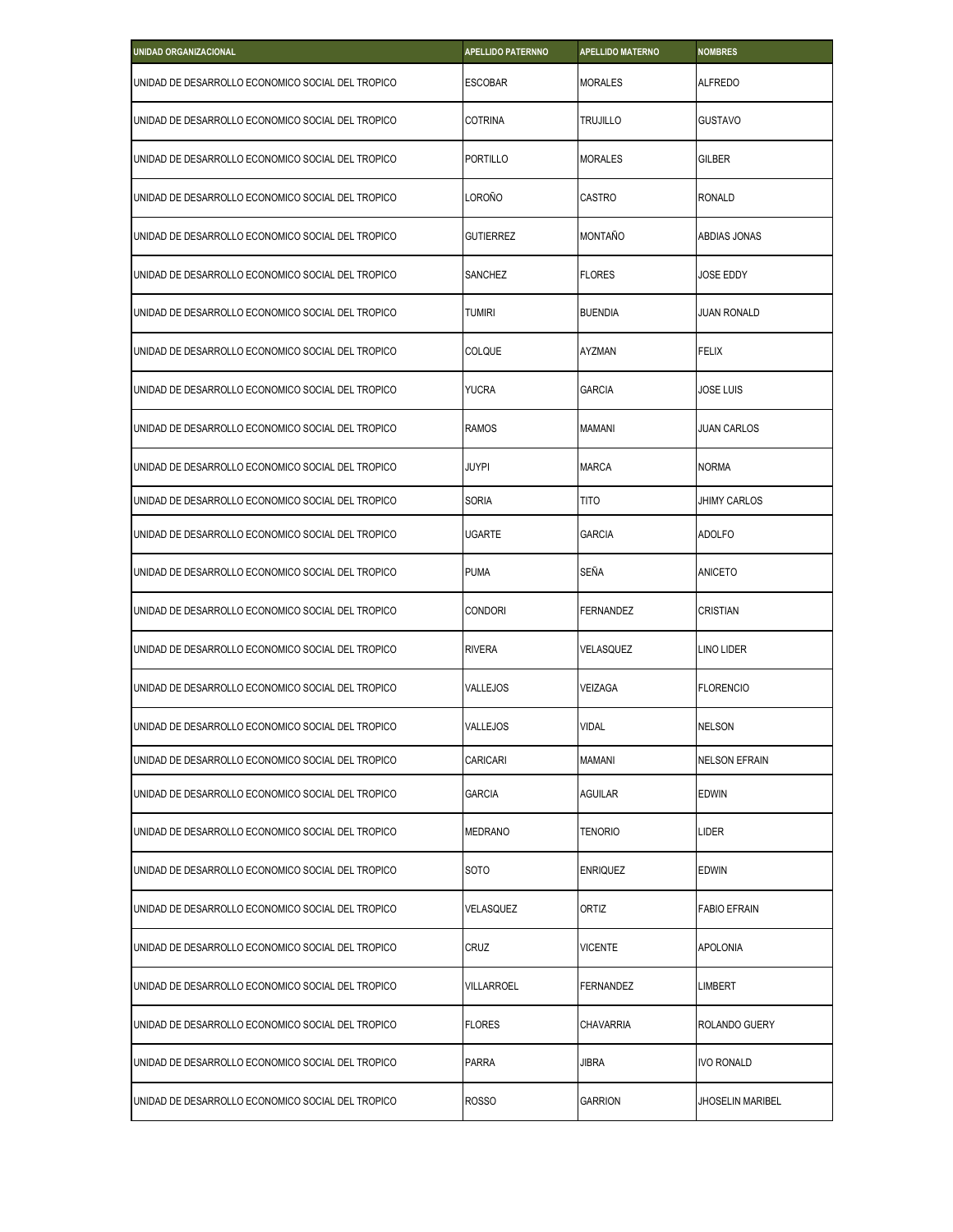| UNIDAD ORGANIZACIONAL                             | <b>APELLIDO PATERNNO</b> | <b>APELLIDO MATERNO</b> | <b>NOMBRES</b>       |
|---------------------------------------------------|--------------------------|-------------------------|----------------------|
| UNIDAD DE DESARROLLO ECONOMICO SOCIAL DEL TROPICO | <b>OCHOA</b>             | <b>SIFUENTES</b>        | LUIS                 |
| UNIDAD DE DESARROLLO ECONOMICO SOCIAL DEL TROPICO | <b>FERNANDEZ</b>         | BRAÑEZ                  | <b>VICTOR</b>        |
| UNIDAD DE DESARROLLO ECONOMICO SOCIAL DEL TROPICO | <b>FERREL</b>            | <b>MOSTAJO</b>          | lizberth             |
| UNIDAD DE DESARROLLO ECONOMICO SOCIAL DEL TROPICO | VELASQUEZ                |                         | <b>JAVIER</b>        |
| UNIDAD DE DESARROLLO ECONOMICO SOCIAL DEL TROPICO | <b>CASTRO</b>            | SANCHEZ                 | NELSON               |
| UNIDAD DE DESARROLLO ECONOMICO SOCIAL DEL TROPICO | <b>CHOQUE</b>            | PARI                    | <b>NUEMA</b>         |
| UNIDAD DE DESARROLLO ECONOMICO SOCIAL DEL TROPICO | <b>RIVERA</b>            | MARTINEZ                | <b>MARI LUZ</b>      |
| UNIDAD DE DESARROLLO ECONOMICO SOCIAL DEL TROPICO | <b>CHOQUE</b>            | JATI                    | <b>MARIO</b>         |
| UNIDAD DE DESARROLLO ECONOMICO SOCIAL DEL TROPICO | <b>RODRIGUEZ</b>         | <b>CHOQUE</b>           | ARMANDO              |
| UNIDAD DE DESARROLLO ECONOMICO SOCIAL DEL TROPICO | TRIBEÑO                  | ARROYO                  | <b>TEOFILO</b>       |
| UNIDAD DE DESARROLLO ECONOMICO SOCIAL DEL TROPICO | CHALLAPA                 | ANGELO                  | CELIER JOSE          |
| UNIDAD DE DESARROLLO ECONOMICO SOCIAL DEL TROPICO | <b>BAZAN</b>             | ZURITA                  | ADAN                 |
| UNIDAD DE DESARROLLO ECONOMICO SOCIAL DEL TROPICO | <b>AYANOME</b>           | RAMIREZ                 | <b>DAVID</b>         |
| UNIDAD DE DESARROLLO ECONOMICO SOCIAL DEL TROPICO | CRUZ                     | LARA                    | <b>RAUL</b>          |
| UNIDAD DE DESARROLLO ECONOMICO SOCIAL DEL TROPICO | <b>OCHOA</b>             | CERON                   | <b>MARCELINA</b>     |
| UNIDAD DE DESARROLLO ECONOMICO SOCIAL DEL TROPICO | <b>GARCIA</b>            | <b>TAPIA</b>            | <b>JULIO EUSEBIO</b> |
| UNIDAD DE DESARROLLO ECONOMICO SOCIAL DEL TROPICO | ORDOÑEZ                  | <b>FLORES</b>           | <b>BENJAMIN</b>      |
| UNIDAD DE DESARROLLO ECONOMICO SOCIAL DEL TROPICO | <b>MALDONADO</b>         | VASQUEZ                 | <b>MILTON</b>        |
| UNIDAD DE DESARROLLO ECONOMICO SOCIAL DEL TROPICO | TERRAZAS                 | GARCIA                  | <b>HERMOGENES</b>    |
| UNIDAD DE DESARROLLO ECONOMICO SOCIAL DEL TROPICO | <b>RAMOS</b>             | <b>ADRIAN</b>           | ALEJANDRO DANIEL     |
| UNIDAD DE DESARROLLO ECONOMICO SOCIAL DEL TROPICO | PEÑALOZA                 | <b>CHURQUI</b>          | <b>RODOLFO</b>       |
| UNIDAD DE DESARROLLO ECONOMICO SOCIAL DEL TROPICO | AMAYA                    | CANO                    | <b>MARIO</b>         |
| UNIDAD DE DESARROLLO ECONOMICO SOCIAL DEL TROPICO | <b>GARCIA</b>            | <b>HERRADA</b>          | <b>JHIOMAR</b>       |
| UNIDAD DE DESARROLLO ECONOMICO SOCIAL DEL TROPICO | <b>FLORES</b>            | CRESPO                  | CONSTANTINO          |
| UNIDAD DE DESARROLLO ECONOMICO SOCIAL DEL TROPICO | CALLE                    | <b>FLORES</b>           | <b>ALEX</b>          |
| UNIDAD DE DESARROLLO ECONOMICO SOCIAL DEL TROPICO | GONZALES                 | GUZMAN                  | <b>ELENA</b>         |
| UNIDAD DE DESARROLLO ECONOMICO SOCIAL DEL TROPICO | <b>SONGO</b>             | SANCHEZ                 | <b>BENITO</b>        |
| UNIDAD DE DESARROLLO ECONOMICO SOCIAL DEL TROPICO | <b>TORRICO</b>           | <b>ROQUE</b>            | MARCO ANTONIO        |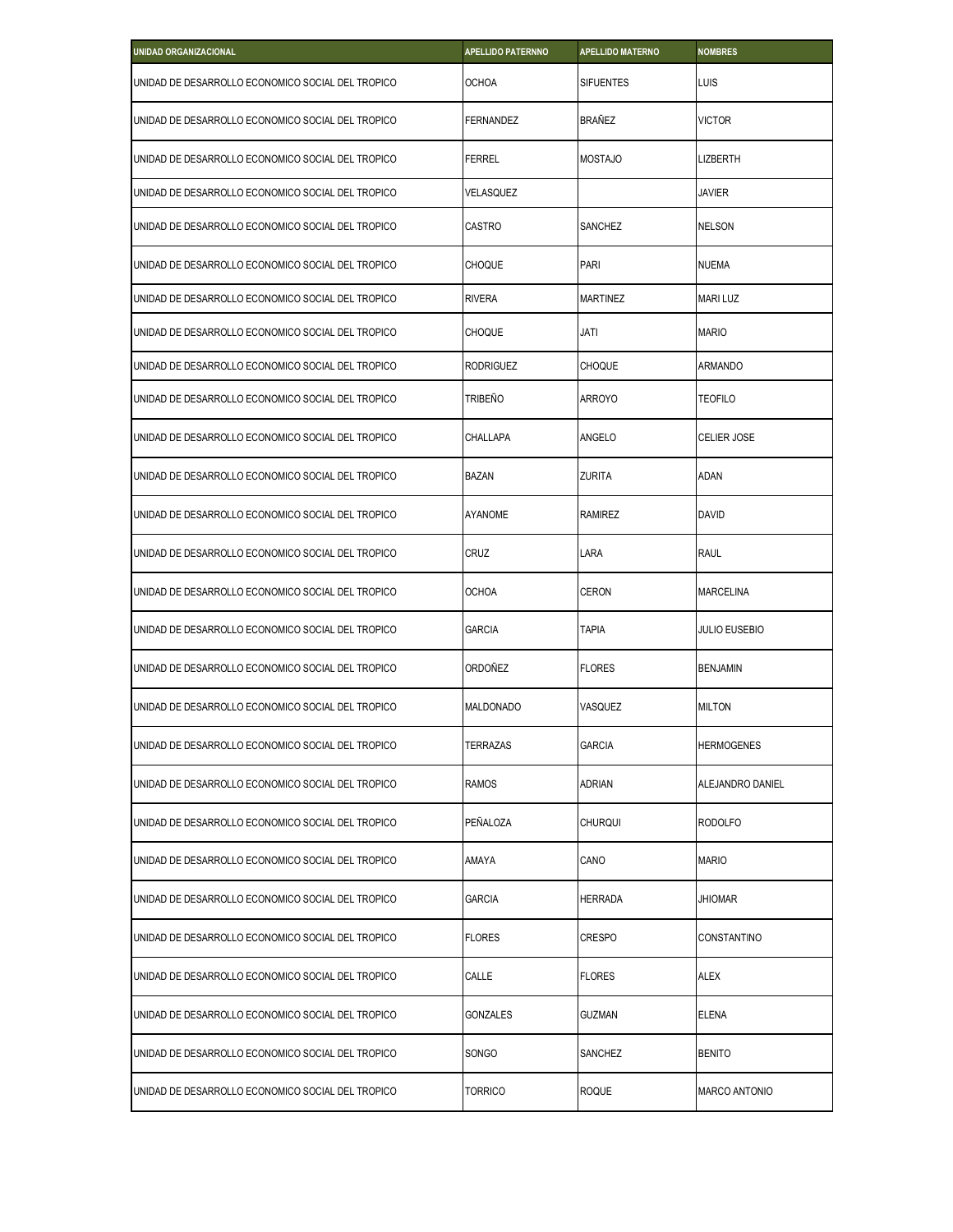| <b>UNIDAD ORGANIZACIONAL</b>                      | <b>APELLIDO PATERNNO</b> | <b>APELLIDO MATERNO</b> | <b>NOMBRES</b>     |
|---------------------------------------------------|--------------------------|-------------------------|--------------------|
| UNIDAD DE DESARROLLO ECONOMICO SOCIAL DEL TROPICO | SANCHEZ                  | <b>FLORES</b>           | Wilber             |
| UNIDAD DE DESARROLLO ECONOMICO SOCIAL DEL TROPICO | VEIZAGA                  | CADIMA                  | JORGE              |
| UNIDAD DE DESARROLLO ECONOMICO SOCIAL DEL TROPICO | <b>CACERES</b>           | <b>BONILLA</b>          | <b>REYNALDO</b>    |
| UNIDAD DE DESARROLLO ECONOMICO SOCIAL DEL TROPICO | ANDRADE                  | LEDEZMA                 | <b>JUAN CARLOS</b> |
| UNIDAD DE DESARROLLO ECONOMICO SOCIAL DEL TROPICO | <b>GARCIA</b>            | ARISPE                  | <b>OSMAR JAIME</b> |
| UNIDAD DE DESARROLLO ECONOMICO SOCIAL DEL TROPICO | <b>POZO</b>              | <b>CLAROS</b>           | <b>RENE</b>        |
| UNIDAD DE DESARROLLO ECONOMICO SOCIAL DEL TROPICO | <b>PARDO</b>             | PEÑA                    | <b>RICHARD</b>     |
| UNIDAD DE DESARROLLO ECONOMICO SOCIAL DEL TROPICO | <b>GUILLEN</b>           | <b>PEREZ</b>            | <b>NILVER</b>      |
| UNIDAD DE DESARROLLO ECONOMICO SOCIAL DEL TROPICO | <b>COLQUE</b>            | <b>GONZALES</b>         | <b>VIDAL</b>       |
| UNIDAD DE DESARROLLO ECONOMICO SOCIAL DEL TROPICO | <b>CHOQUE</b>            | MAMANI                  | <b>RUTH</b>        |
| UNIDAD DE DESARROLLO ECONOMICO SOCIAL DEL TROPICO | <b>GONZALES</b>          | <b>TORRICO</b>          | <b>JUANITO</b>     |
| UNIDAD DE DESARROLLO ECONOMICO SOCIAL DEL TROPICO | CAIHUARA                 | <b>ROMERO</b>           | JORGE ARIEL        |
| UNIDAD DE DESARROLLO ECONOMICO SOCIAL DEL TROPICO | <b>ROJAS</b>             | SANCHEZ                 | <b>SIMON ERICK</b> |
| UNIDAD DE DESARROLLO ECONOMICO SOCIAL DEL TROPICO | SANCHEZ                  | <b>CHOQUE</b>           | JASMANY CHRISTIAN  |
| UNIDAD DE DESARROLLO ECONOMICO SOCIAL DEL TROPICO | <b>ANTURIANO</b>         | EQUILEA                 | <b>RONALD</b>      |
| UNIDAD DE DESARROLLO ECONOMICO SOCIAL DEL TROPICO | <b>HILARIO</b>           | <b>SUAREZ</b>           | JOEL               |
| UNIDAD DE DESARROLLO ECONOMICO SOCIAL DEL TROPICO | VASQUEZ                  | VARGAS                  | <b>RICHAR</b>      |
| UNIDAD DE DESARROLLO ECONOMICO SOCIAL DEL TROPICO | ZUÑIGA                   | <b>VENTURA</b>          | JHONNY WILDER      |
| UNIDAD DE DESARROLLO ECONOMICO SOCIAL DEL TROPICO | <b>GARCIA</b>            | ALVAREZ                 | JOSE               |
| UNIDAD DE DESARROLLO ECONOMICO SOCIAL DEL TROPICO | <b>SILES</b>             | <b>BUSTAMANTE</b>       | Jhonny             |
| UNIDAD DE DESARROLLO ECONOMICO SOCIAL DEL TROPICO | <b>BALDERRAMA</b>        | <b>MARIN</b>            | <b>OSCAR</b>       |
| UNIDAD DE DESARROLLO ECONOMICO SOCIAL DEL TROPICO | YARHUI                   | <b>VILLCA</b>           | CARLOS             |
| UNIDAD DE DESARROLLO ECONOMICO SOCIAL DEL TROPICO | <b>CHAMBI</b>            | LIMACHI                 | SAMUEL             |
| UNIDAD DE DESARROLLO ECONOMICO SOCIAL DEL TROPICO | <b>MANUEL</b>            | <b>CUIZA</b>            | <b>XIMENA</b>      |
| UNIDAD DE DESARROLLO ECONOMICO SOCIAL DEL TROPICO | APAZA                    | GAMBOA                  | MARISELA           |
| UNIDAD DE DESARROLLO ECONOMICO SOCIAL DEL TROPICO | <b>TRUJILLO</b>          | SANCHEZ                 | <b>HUMBERTO</b>    |
| UNIDAD DE DESARROLLO ECONOMICO SOCIAL DEL TROPICO | <b>GONZALES</b>          | TERRAZAS                | SAUL               |
| UNIDAD DE DESARROLLO ECONOMICO SOCIAL DEL TROPICO | MEDINA                   | MALDONADO               | DANIEL             |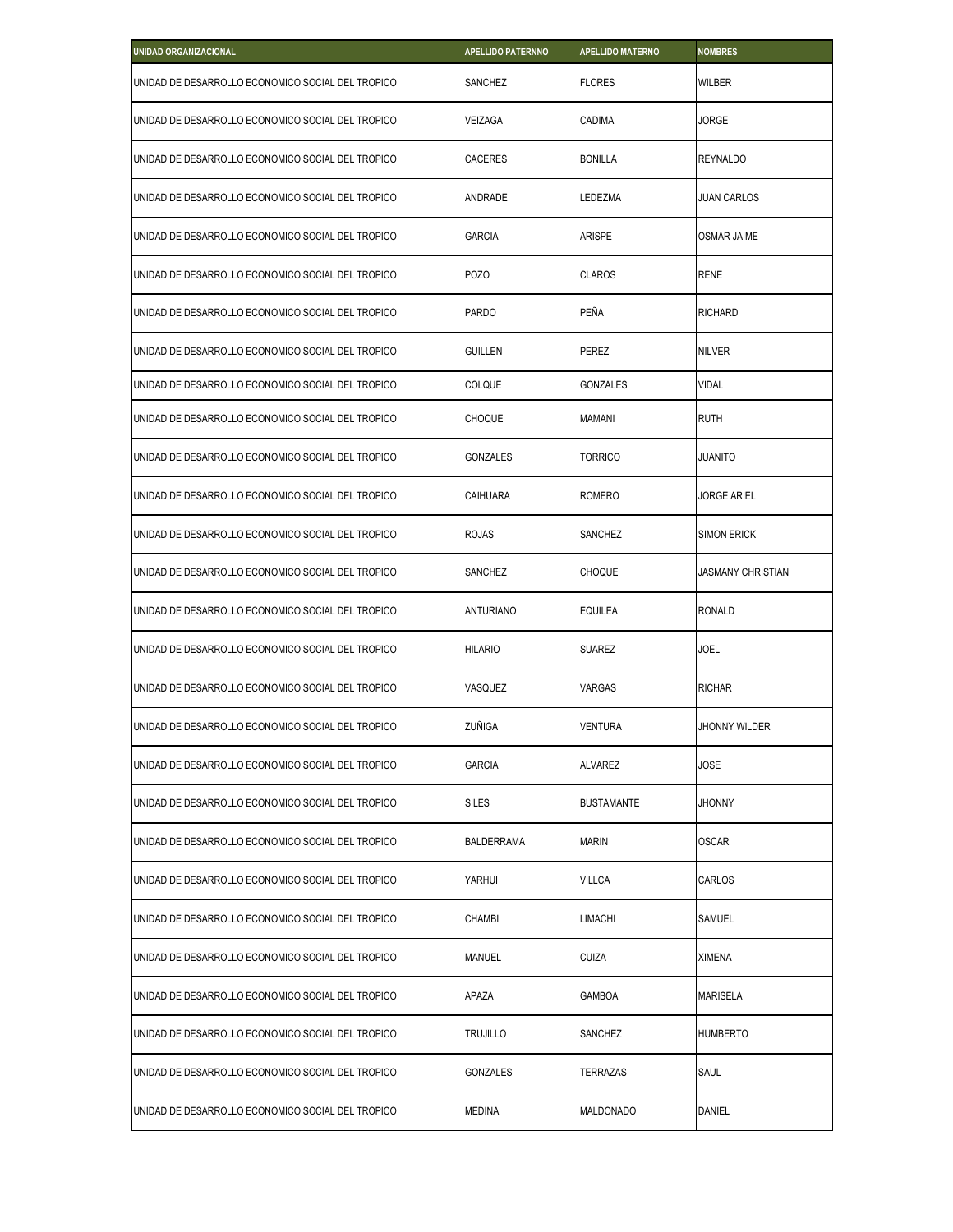| <b>UNIDAD ORGANIZACIONAL</b>                      | <b>APELLIDO PATERNNO</b> | <b>APELLIDO MATERNO</b> | <b>NOMBRES</b>         |
|---------------------------------------------------|--------------------------|-------------------------|------------------------|
| UNIDAD DE DESARROLLO ECONOMICO SOCIAL DEL TROPICO | LACATO                   | ORELLANA                | <b>JUAN CARLOS</b>     |
| UNIDAD DE DESARROLLO ECONOMICO SOCIAL DEL TROPICO | <b>MAIRE</b>             | <b>GARCIA</b>           | <b>AYDE</b>            |
| UNIDAD DE DESARROLLO ECONOMICO SOCIAL DEL TROPICO | <b>VARGAS</b>            | VARGAS                  | <b>CHARLES PAUL</b>    |
| UNIDAD DE DESARROLLO ECONOMICO SOCIAL DEL TROPICO | <b>AYANOME</b>           | <b>SILVA</b>            | <b>RONAL</b>           |
| UNIDAD DE DESARROLLO ECONOMICO SOCIAL DEL TROPICO | <b>CLAROS</b>            | <b>FERNANDEZ</b>        | <b>ALFONSO</b>         |
| UNIDAD DE DESARROLLO ECONOMICO SOCIAL DEL TROPICO | <b>MAMANI</b>            | <b>MERINO</b>           | <b>MARISA</b>          |
| UNIDAD DE DESARROLLO ECONOMICO SOCIAL DEL TROPICO | <b>ESCALIER</b>          | ZAPATA                  | <b>TUPAJ MARCO</b>     |
| UNIDAD DE DESARROLLO ECONOMICO SOCIAL DEL TROPICO | <b>PEREDO</b>            | ANTEZANA                | <b>HELMER JHOVAN</b>   |
| UNIDAD DE DESARROLLO ECONOMICO SOCIAL DEL TROPICO | <b>ALVAREZ</b>           | PADILLA                 | <b>SERGIO DENNIS</b>   |
| UNIDAD DE DESARROLLO ECONOMICO SOCIAL DEL TROPICO | PEDRAZAS                 | <b>JIMENEZ</b>          | ERWIN                  |
| UNIDAD DE DESARROLLO ECONOMICO SOCIAL DEL TROPICO | <b>MERIDA</b>            | TERRAZAS                | YASMANI                |
| UNIDAD DE DESARROLLO ECONOMICO SOCIAL DEL TROPICO | <b>BASCO</b>             | <b>HUARACHI</b>         | <b>NESTOR</b>          |
| UNIDAD DE DESARROLLO ECONOMICO SOCIAL DEL TROPICO | <b>CLAROS</b>            | <b>REYES</b>            | <b>EVO</b>             |
| UNIDAD DE DESARROLLO ECONOMICO SOCIAL DEL TROPICO | <b>BAZAN</b>             | <b>RIVERA</b>           | <b>BLADIMIR</b>        |
| UNIDAD DE DESARROLLO ECONOMICO SOCIAL DEL TROPICO | SOLIZ                    | <b>FLORES</b>           | PEDRO JOSE             |
| UNIDAD DE DESARROLLO ECONOMICO SOCIAL DEL TROPICO | <b>HUANCA</b>            | <b>ESPINOZA</b>         | <b>FREDY</b>           |
| UNIDAD DE DESARROLLO ECONOMICO SOCIAL DEL TROPICO | <b>MEDRANO</b>           | <b>ROMERO</b>           | <b>BISMAC</b>          |
| UNIDAD DE DESARROLLO ECONOMICO SOCIAL DEL TROPICO | <b>OROZCO</b>            | QUISPE                  | <b>WILBER FERNANDO</b> |
| UNIDAD DE DESARROLLO ECONOMICO SOCIAL DEL TROPICO | LEDEZMA                  | OTALORA                 | guido                  |
| UNIDAD DE DESARROLLO ECONOMICO SOCIAL DEL TROPICO | <b>PINTO</b>             | <b>BALLON</b>           | CARLOS GERARDO         |
| UNIDAD DE DESARROLLO ECONOMICO SOCIAL DEL TROPICO | LEON                     | <b>RODRIGUEZ</b>        | VIDMAR                 |
| UNIDAD DE DESARROLLO ECONOMICO SOCIAL DEL TROPICO | <b>ARGOLLO</b>           | <b>MORALES</b>          | PONCIANO               |
| UNIDAD DE DESARROLLO ECONOMICO SOCIAL DEL TROPICO | <b>CARRASCO</b>          | QUISPE                  | <b>DAMIAN</b>          |
| UNIDAD DE DESARROLLO ECONOMICO SOCIAL DEL TROPICO | <b>HUANCA</b>            | <b>ADUVIRI</b>          | <b>ROLANDO</b>         |
| UNIDAD DE DESARROLLO ECONOMICO SOCIAL DEL TROPICO | JAIMES                   | <b>RIVERA</b>           | LUIS FAVIAN            |
| UNIDAD DE DESARROLLO ECONOMICO SOCIAL DEL TROPICO | <b>FLORES</b>            | MIRANDA                 | JUSTO                  |
| UNIDAD DE DESARROLLO ECONOMICO SOCIAL DEL TROPICO | <b>FLORES</b>            | LOPEZ                   | <b>MERY</b>            |
| UNIDAD DE DESARROLLO ECONOMICO SOCIAL DEL TROPICO | <b>SOLIS</b>             | <b>POSTIGO</b>          | JOSE GUEIDY            |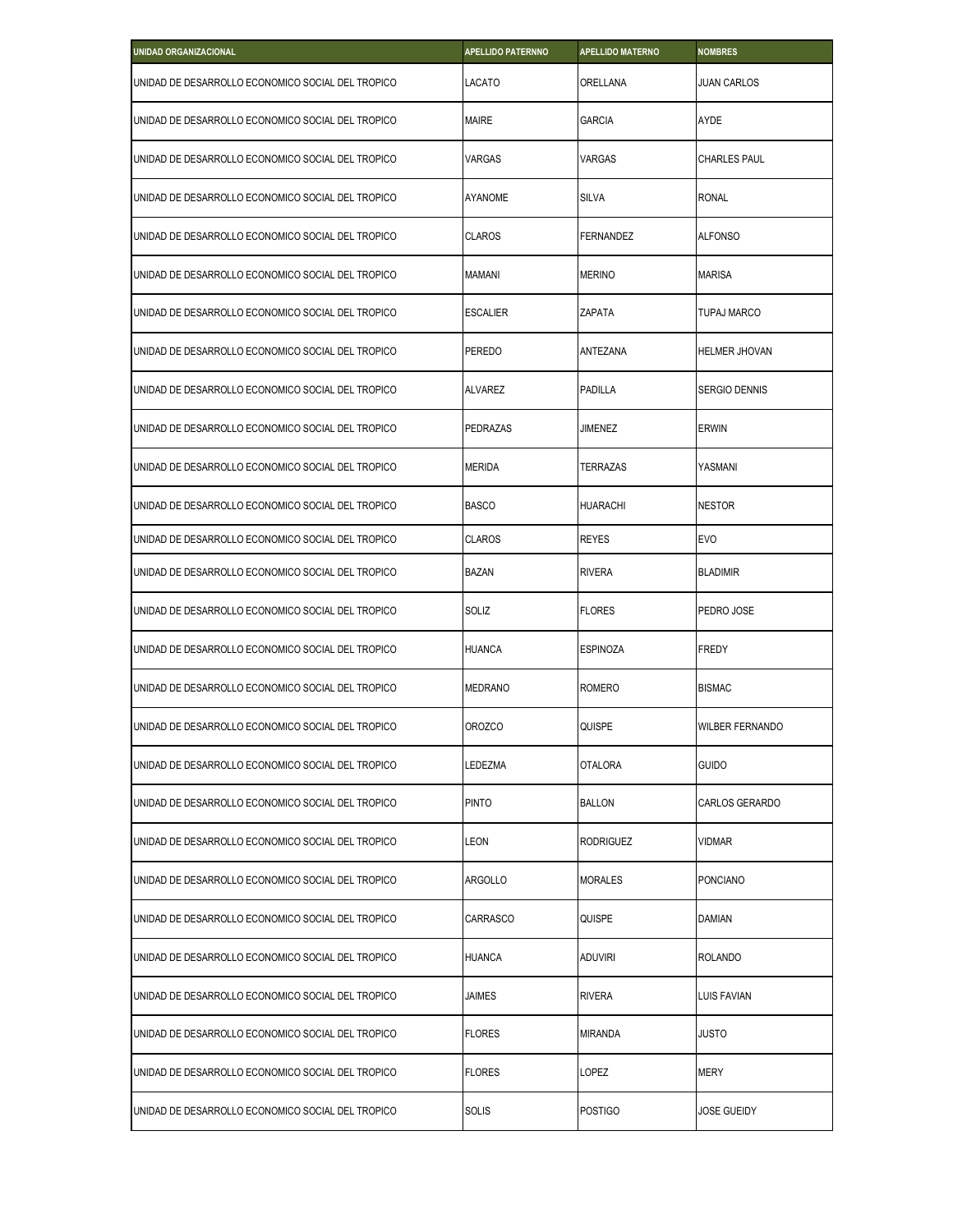| UNIDAD ORGANIZACIONAL                                                      | <b>APELLIDO PATERNNO</b> | <b>APELLIDO MATERNO</b> | <b>NOMBRES</b>        |
|----------------------------------------------------------------------------|--------------------------|-------------------------|-----------------------|
| UNIDAD DE DESARROLLO ECONOMICO SOCIAL DEL TROPICO                          | <b>ALVAREZ</b>           | <b>TORRICO</b>          | <b>JAVIER</b>         |
| UNIDAD DE DESARROLLO ECONOMICO SOCIAL DEL TROPICO                          | JUAN                     | RODRIGUEZ               | <b>ALEXANDER</b>      |
| UNIDAD DE DESARROLLO ECONOMICO SOCIAL DEL TROPICO                          | <b>DIAZ</b>              | <b>SIANCAS</b>          | <b>VICTOR ARMANDO</b> |
| UNIDAD DE DESARROLLO ECONOMICO SOCIAL DEL TROPICO                          | CARRILLO                 | GAVELLO                 | <b>FERNANDO</b>       |
| UNIDAD DE DESARROLLO ECONOMICO SOCIAL DEL TROPICO                          | QUENTA                   | <b>ROSELIO</b>          | <b>BETTY MAGALY</b>   |
| UNIDAD DE DESARROLLO ECONOMICO SOCIAL DEL TROPICO                          | <b>FLORES</b>            | <b>HUALLPA</b>          | <b>JHONNY</b>         |
| UNIDAD DE DESARROLLO ECONOMICO SOCIAL DEL TROPICO                          | PEREDO                   | SANCHEZ                 | <b>MARGARITA</b>      |
| UNIDAD DE DESARROLLO ECONOMICO SOCIAL DEL TROPICO                          | CORDOVA                  | VALENCIA                | <b>JIMENA</b>         |
| DIRECCIÓN GENERAL DE LA HOJA DE COCA E INDUSTRIALIZACIÓN DIGCOIN MANRIQUE  |                          | <b>CHOQUE</b>           | <b>DARIO</b>          |
| DIRECCIÓN GENERAL DE LA HOJA DE COCA E INDUSTRIALIZACIÓN DIGCOIN CASTELLON |                          | PEREZ                   | CRISELDA              |
| DIRECCIÓN GENERAL DE LA HOJA DE COCA E INDUSTRIALIZACIÓN DIGCOIN PATTY     |                          | <b>VILLCA</b>           | <b>VICTOR</b>         |
| UNIDAD DE INDUSTRIALIZACIÓN DE LA HOJA DE COCA                             | LOPEZ                    | <b>BONIFAZ</b>          | JUAN JAVIER           |
| UNIDAD DE INDUSTRIALIZACIÓN DE LA HOJA DE COCA                             | SOLIZ                    | HERRERA                 | <b>RODRIGO</b>        |
| UNIDAD DE INDUSTRIALIZACIÓN DE LA HOJA DE COCA                             | CALDERON                 | <b>MARTINEZ</b>         | <b>ARMANDO</b>        |
| UNIDAD DE INDUSTRIALIZACIÓN DE LA HOJA DE COCA                             | LUQUE                    | <b>ACHO</b>             | <b>RUBEN</b>          |
| UNIDAD DE INDUSTRIALIZACIÓN DE LA HOJA DE COCA                             | <b>PARI</b>              |                         | <b>LAURIANO</b>       |
| UNIDAD DE INDUSTRIALIZACIÓN DE LA HOJA DE COCA                             | <b>MAMANI</b>            | MAMANI                  | JUAN CARLOS           |
| UNIDAD DE INDUSTRIALIZACIÓN DE LA HOJA DE COCA                             | SALAZAR                  | CALA                    | <b>ROSELVI</b>        |
| UNIDAD DE INDUSTRIALIZACIÓN DE LA HOJA DE COCA                             | VASQUEZ                  | <b>BADANI</b>           | <b>MARTIN GERMAN</b>  |
| AREA DE COMERCIALIZACIÓN DE LA HOJA DE COCA                                | <b>HUARACHI</b>          | CAPURATA                | ROQUE JACINTO         |
| UNIDAD DE INDUSTRIALIZACIÓN DE LA HOJA DE COCA                             | <b>MURIEL</b>            | QUISPE                  | <b>BLADIMIR</b>       |
| UNIDAD DE INDUSTRIALIZACIÓN DE LA HOJA DE COCA                             | USTARIZ                  | LOPEZ                   | ANGHELO               |
| UNIDAD DE INDUSTRIALIZACIÓN DE LA HOJA DE COCA                             | VARGAS                   | CAMAYO                  | CARMEN                |
| UNIDAD DE INDUSTRIALIZACIÓN DE LA HOJA DE COCA                             | <b>BOLIVAR</b>           | VENTURA                 | <b>FELIX</b>          |
| UNIDAD DE INDUSTRIALIZACIÓN DE LA HOJA DE COCA                             | <b>DELGADO</b>           | CONDORI                 | <b>NELSON JAIME</b>   |
| UNIDAD DE INDUSTRIALIZACIÓN DE LA HOJA DE COCA                             | <b>MACUSAYA</b>          | AGUILAR                 | <b>ELISA MAYUMI</b>   |
| UNIDAD DE INDUSTRIALIZACIÓN DE LA HOJA DE COCA                             | CAPI                     | <b>HUANCA</b>           | <b>LUIS ANTONIO</b>   |
| UNIDAD DE INDUSTRIALIZACIÓN DE LA HOJA DE COCA                             | SEGALES                  | Saravia                 | JESUS GUADALUPE       |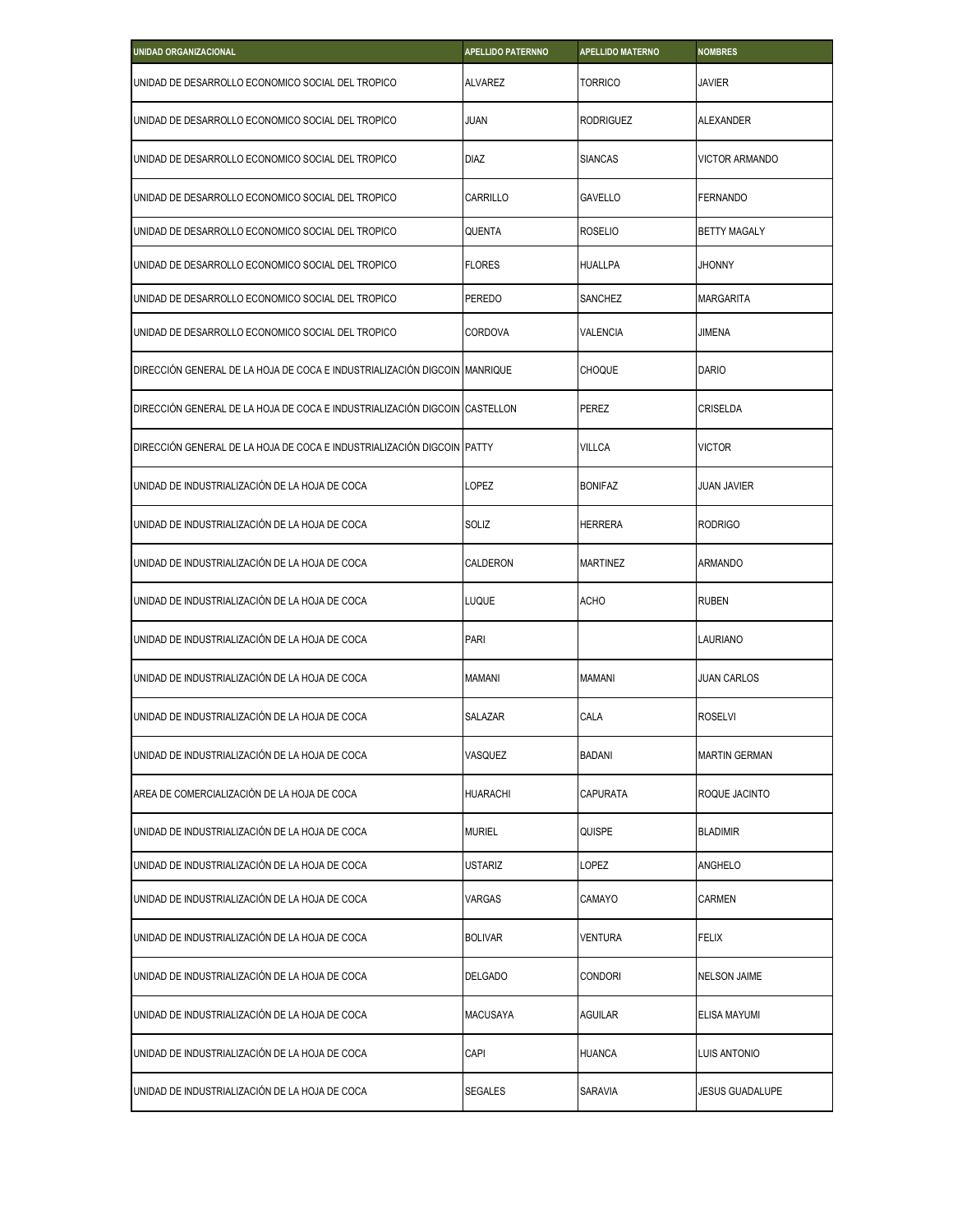| <b>UNIDAD ORGANIZACIONAL</b>                   | <b>APELLIDO PATERNNO</b> | <b>APELLIDO MATERNO</b> | <b>NOMBRES</b>         |
|------------------------------------------------|--------------------------|-------------------------|------------------------|
| UNIDAD DE INDUSTRIALIZACIÓN DE LA HOJA DE COCA | <b>ALAVI</b>             | CASTRO                  | WALDO BLADIMIR         |
| UNIDAD DE INDUSTRIALIZACIÓN DE LA HOJA DE COCA | <b>VILLAVICENCIO</b>     | VELASQUEZ               | CARLOS                 |
| UNIDAD DE INDUSTRIALIZACIÓN DE LA HOJA DE COCA | <b>MAMANI</b>            | CASTILLO                | HALAYIN LUCIO          |
| UNIDAD DE INDUSTRIALIZACIÓN DE LA HOJA DE COCA | LOREDO                   | <b>MUÑOZ</b>            | BETTY                  |
| AREA DE COMERCIALIZACIÓN DE LA HOJA DE COCA    | <b>TACO</b>              | QUEA                    | JUANA                  |
| AREA DE COMERCIALIZACIÓN DE LA HOJA DE COCA    | <b>TEJERINA</b>          | <b>TRIGO</b>            | NATHALI                |
| UNIDAD DE INDUSTRIALIZACIÓN DE LA HOJA DE COCA | ARZE                     | <b>RAMIREZ</b>          | JUAN ENRIQUE           |
| UNIDAD DE INDUSTRIALIZACIÓN DE LA HOJA DE COCA | <b>MONTECINOS</b>        | <b>CHOQUE</b>           | JUAN CARLOS            |
| UNIDAD DE INDUSTRIALIZACIÓN DE LA HOJA DE COCA | <b>CHOQUE</b>            | ARENAS                  | DAVID                  |
| AREA DE COMERCIALIZACIÓN DE LA HOJA DE COCA    | CORNEJO                  | aro                     | <b>VICTORIA</b>        |
| UNIDAD DE INDUSTRIALIZACIÓN DE LA HOJA DE COCA | <b>CUENTAS</b>           | <b>ALIAGA</b>           | FELICIDAD MAIRA        |
| UNIDAD DE INDUSTRIALIZACIÓN DE LA HOJA DE COCA | <b>MAMANI</b>            | <b>AGUILAR</b>          | Gregorio               |
| UNIDAD DE INDUSTRIALIZACIÓN DE LA HOJA DE COCA | <b>CACERES</b>           | <b>POMA</b>             | CECILIA                |
| AREA DE COMERCIALIZACIÓN DE LA HOJA DE COCA    | <b>POMA</b>              | <b>MAMANI</b>           | GABRIELA               |
| UNIDAD DE INDUSTRIALIZACIÓN DE LA HOJA DE COCA | LEDEZMA                  | SANCHEZ                 | <b>BISMARCK</b>        |
| UNIDAD DE INDUSTRIALIZACIÓN DE LA HOJA DE COCA | COLQUE                   | <b>DORADO</b>           | ARIEL                  |
| UNIDAD DE INDUSTRIALIZACIÓN DE LA HOJA DE COCA | <b>RAMIREZ</b>           | CALLEJAS                | <b>ALFREDO</b>         |
| UNIDAD DE INDUSTRIALIZACIÓN DE LA HOJA DE COCA | <b>VARGAS</b>            | <b>GAMARRA</b>          | <b>HERBERT JOAQUIN</b> |
| UNIDAD DE INDUSTRIALIZACIÓN DE LA HOJA DE COCA | SOLIS                    | UREY                    | HELEN MARISOL          |
| UNIDAD DE INDUSTRIALIZACIÓN DE LA HOJA DE COCA | VEIZAGA                  | <b>FERRUFINO</b>        | VILMA                  |
| UNIDAD DE INDUSTRIALIZACIÓN DE LA HOJA DE COCA | <b>CHOQUE</b>            | <b>COLQUE</b>           | <b>FLORENCIO</b>       |
| UNIDAD DE INDUSTRIALIZACIÓN DE LA HOJA DE COCA | <b>RAMOS</b>             | FERNANDEZ               | ANA MARIA              |
| AREA DE COMERCIALIZACIÓN DE LA HOJA DE COCA    | <b>INTURIAS</b>          | CABRERA                 | <b>MIGUEL</b>          |
| AREA DE COMERCIALIZACIÓN DE LA HOJA DE COCA    | IMPA                     | MAMANI                  | JUAN CARLOS            |
| AREA DE COMERCIALIZACIÓN DE LA HOJA DE COCA    | <b>MAMANI</b>            | <b>MATIAS</b>           | EFRAIN                 |
| AREA DE COMERCIALIZACIÓN DE LA HOJA DE COCA    | TOLEDO                   | GALLEGO                 | GUSTAVO HIERY          |
| AREA DE COMERCIALIZACIÓN DE LA HOJA DE COCA    | <b>FORTUN</b>            | LAURA                   | <b>JESUS MARCELINO</b> |
| UNIDAD DE INDUSTRIALIZACIÓN DE LA HOJA DE COCA | SANCHEZ                  | LEDEZMA                 | Henry                  |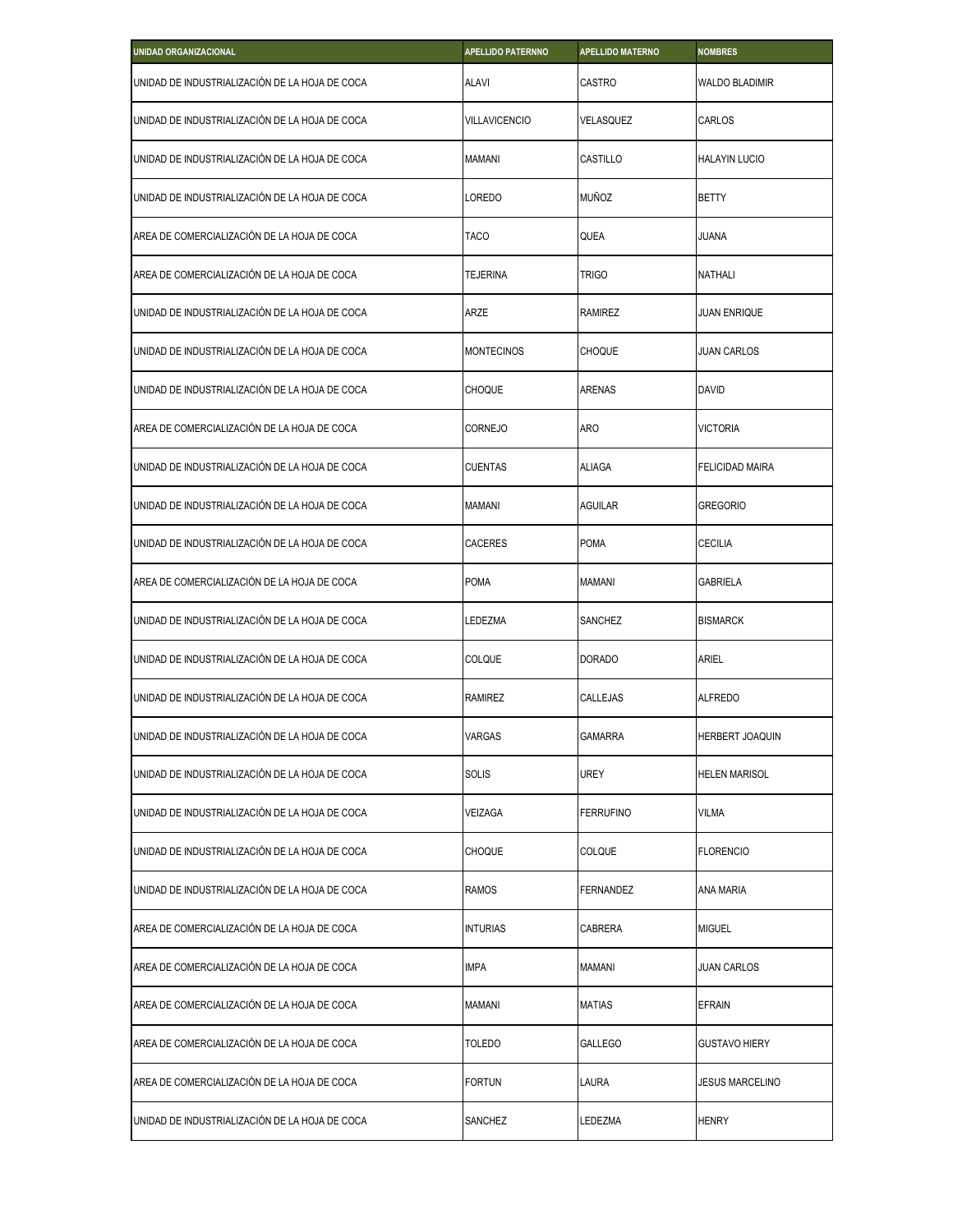| <b>UNIDAD ORGANIZACIONAL</b>                   | <b>APELLIDO PATERNNO</b> | <b>APELLIDO MATERNO</b> | <b>NOMBRES</b>       |
|------------------------------------------------|--------------------------|-------------------------|----------------------|
| UNIDAD DE INDUSTRIALIZACIÓN DE LA HOJA DE COCA | CARICARI                 | <b>CUTI</b>             | <b>WILDER</b>        |
| UNIDAD DE INDUSTRIALIZACIÓN DE LA HOJA DE COCA | CASTILLO                 | <b>BARJA</b>            | <b>JUAN CARLOS</b>   |
| UNIDAD DE INDUSTRIALIZACIÓN DE LA HOJA DE COCA | <b>MACHUCA</b>           | <b>ALVAREZ</b>          | LUIS GUSTAVO         |
| UNIDAD DE INDUSTRIALIZACIÓN DE LA HOJA DE COCA | PATIÑO                   | <b>ROJAS</b>            | LISMER               |
| UNIDAD DE INDUSTRIALIZACIÓN DE LA HOJA DE COCA | <b>REYES</b>             | <b>BLANCO</b>           | <b>NELCY</b>         |
| UNIDAD DE INDUSTRIALIZACIÓN DE LA HOJA DE COCA | MAMANI                   | <b>TOQUE</b>            | LICETTE MIRIAM       |
| UNIDAD DE INDUSTRIALIZACIÓN DE LA HOJA DE COCA | <b>AGUILAR</b>           | <b>ARANO</b>            | LIZETH               |
| UNIDAD DE INDUSTRIALIZACIÓN DE LA HOJA DE COCA | <b>CONDORI</b>           | <b>MAMANI</b>           | LULY MELISSA         |
| UNIDAD DE INDUSTRIALIZACIÓN DE LA HOJA DE COCA | <b>PAUCARA</b>           | <b>VILLCA</b>           | <b>OSMAR REYNER</b>  |
| UNIDAD DE INDUSTRIALIZACIÓN DE LA HOJA DE COCA | LUJAN                    | CALLE                   | <b>JANNETH</b>       |
| UNIDAD DE INDUSTRIALIZACIÓN DE LA HOJA DE COCA | <b>MAMANI</b>            | QUISPE                  | <b>DAVID</b>         |
| UNIDAD DE INDUSTRIALIZACIÓN DE LA HOJA DE COCA | <b>MAMANI</b>            | CALLE                   | <b>ALICIA</b>        |
| UNIDAD DE INDUSTRIALIZACIÓN DE LA HOJA DE COCA | <b>VALENCIA</b>          | <b>GUTIERREZ</b>        | <b>HUBER RAMIRO</b>  |
| UNIDAD DE INDUSTRIALIZACIÓN DE LA HOJA DE COCA | <b>MAMANI</b>            | ZARATE                  | MAGALY ZENAIDA       |
| UNIDAD DE INDUSTRIALIZACIÓN DE LA HOJA DE COCA | <b>ARCE</b>              | <b>MAMANI</b>           | <b>DANAY</b>         |
| UNIDAD DE INDUSTRIALIZACIÓN DE LA HOJA DE COCA | CARTAGENA                | <b>CAMPOS</b>           | <b>DARLEM AMALIA</b> |
| UNIDAD DE INDUSTRIALIZACIÓN DE LA HOJA DE COCA | <b>VILLCA</b>            | SALGADO                 | <b>NESTOR</b>        |
| UNIDAD DE INDUSTRIALIZACIÓN DE LA HOJA DE COCA | <b>RODRIGUEZ</b>         | QUISPE                  | LIMBERTH             |
| AREA DE COMERCIALIZACIÓN DE LA HOJA DE COCA    | <b>ARANDIA</b>           | <b>ARIAS</b>            | RUDY ANGUAR          |
| AREA DE COMERCIALIZACIÓN DE LA HOJA DE COCA    | <b>BOLAÑOS</b>           | <b>GUTIERREZ</b>        | OMAR EDDY            |
| AREA DE COMERCIALIZACIÓN DE LA HOJA DE COCA    | CARLO                    | <b>AGUILAR</b>          | <b>SARA</b>          |
| AREA DE COMERCIALIZACIÓN DE LA HOJA DE COCA    | ACUÑA                    | QUISPE                  | NOEMI ALEJANDRA      |
| AREA DE COMERCIALIZACIÓN DE LA HOJA DE COCA    | <b>HILARION</b>          | <b>MAMANI</b>           | RIVALDO ROMER        |
| AREA DE COMERCIALIZACIÓN DE LA HOJA DE COCA    | CRUZ                     | <b>JANKO</b>            | ALBARO               |
| AREA DE COMERCIALIZACIÓN DE LA HOJA DE COCA    | SANTANDER                | <b>HERNANI</b>          | ELENA CLARA          |
| AREA DE COMERCIALIZACIÓN DE LA HOJA DE COCA    | TORRES                   | <b>CERVANTES</b>        | <b>SIMONA</b>        |
| AREA DE COMERCIALIZACIÓN DE LA HOJA DE COCA    | <b>BARRIOS</b>           | PEREZ                   | FERNANDO             |